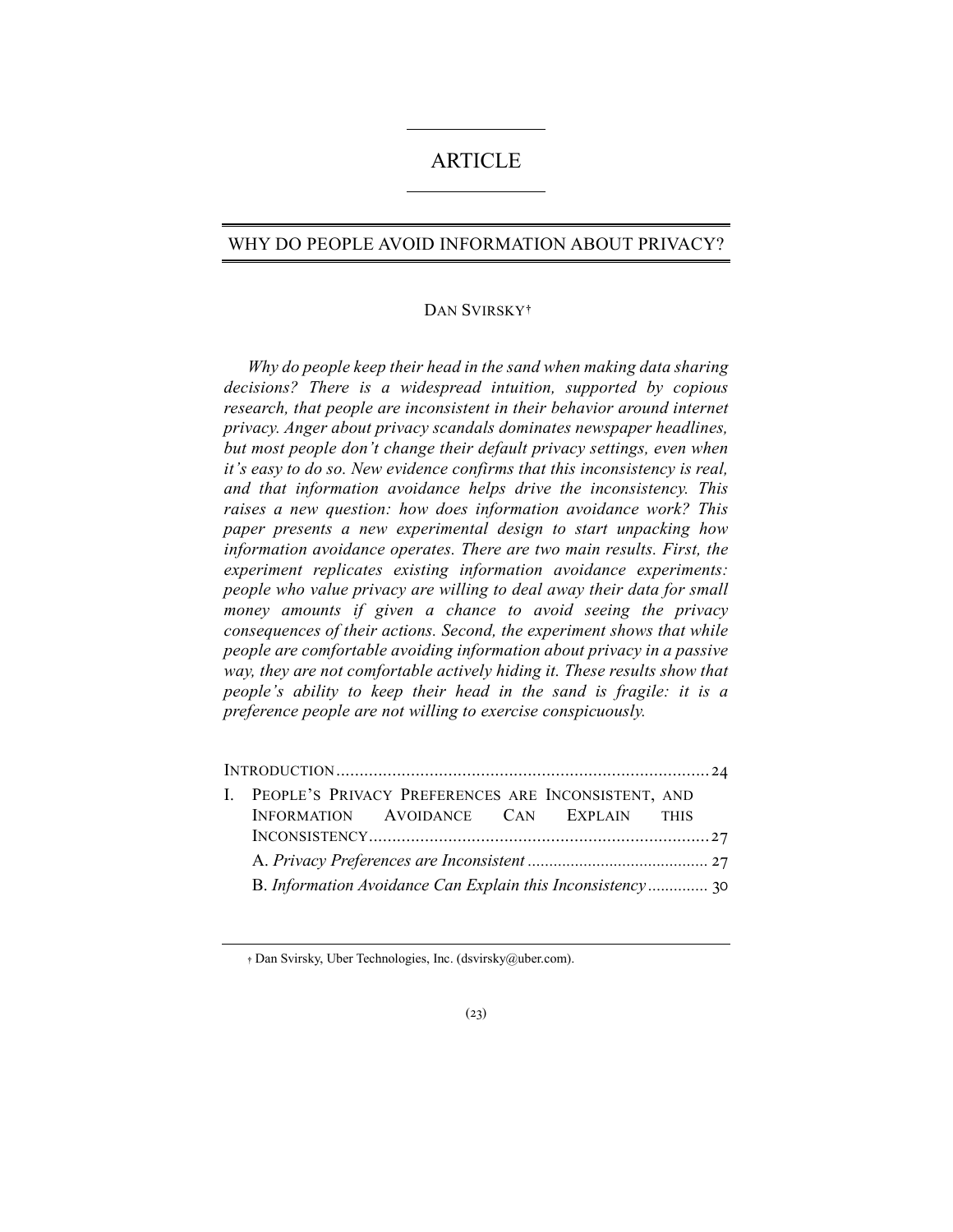| II. MULTIPLE MECHANISMS CAN EXPLAIN INFORMATION            |
|------------------------------------------------------------|
|                                                            |
|                                                            |
| B. Mechanism: Thinking about Privacy Losses is Upsetting35 |
|                                                            |
|                                                            |
|                                                            |
| III. EXPERIMENTAL DESIGN AND EMPIRICAL APPROACH  37        |
|                                                            |
|                                                            |
|                                                            |
|                                                            |

#### <span id="page-1-4"></span><span id="page-1-3"></span>**INTRODUCTION**

Why do people keep their head in the sand when making data sharing decisions?

There is a widespread intuition, supported by copious research, that people are inconsistent in their behavior around internet privacy.<sup>[1](#page-1-0)</sup> Anger about privacy scandals dominates newspaper headlines, but most people don't change their weak, default privacy settings, even when it's easy to do so.<sup>[2](#page-1-1)</sup>

New evidence confirms that this inconsistency is real, and that information avoidance helps drive the inconsistency.[3](#page-1-2) Using an

<span id="page-1-0"></span><sup>1</sup> *See* Alessandro Acquisti et al., *Privacy and Human Behavior in the Age of Information*, 347 SCI. 509, 510 (2015) (explaining the widespread discrepancies between online privacy attitudes and behaviors); Susan Athey et al., *The Digital Privacy Paradox: Small Money, Small Costs, Small Talk* 17-18 (Nat'l Bureau of Econ. Research, Working Paper No. 23488, 2017) ("Consumers say they care about privacy, but at multiple points in the process end up making choices that are inconsistent with their stated preferences.").

<span id="page-1-1"></span><sup>2</sup> *See, e.g.,* Kevin Lewis et al., *The Taste for Privacy: An Analysis of College Student Privacy Settings in an Online Social Network*, 14 J. COMPUTER-MEDIATED COMM. 79, 95 (2008) (finding that only one third of college students using Facebook changed their default privacy settings); Ralph Gross & Alessandro Acquisti, *Information Revelation and Privacy in Online Social Networks*, 2005 ACM WORKSHOP ON PRIVACY IN THE ELEC. SOC'Y 71, 78 (2005) ("We can conclude that only a vanishingly small number of users change the (permissive) default privacy preferences.").

<span id="page-1-2"></span><sup>3</sup> *See* Dan Svirsky, *Why Are Privacy Preferences Inconsistent?* 24 (JOHN M. OLIN CTR. FOR LAW, ECON., & BUS. FELLOWS' DISCUSSION PAPER SERIES, HARV. LAW SCH., Discussion Paper No. 81, 2018) ("This paper presents an experiment that adds to the literature documenting inconsistencies in people's privacy preferences.").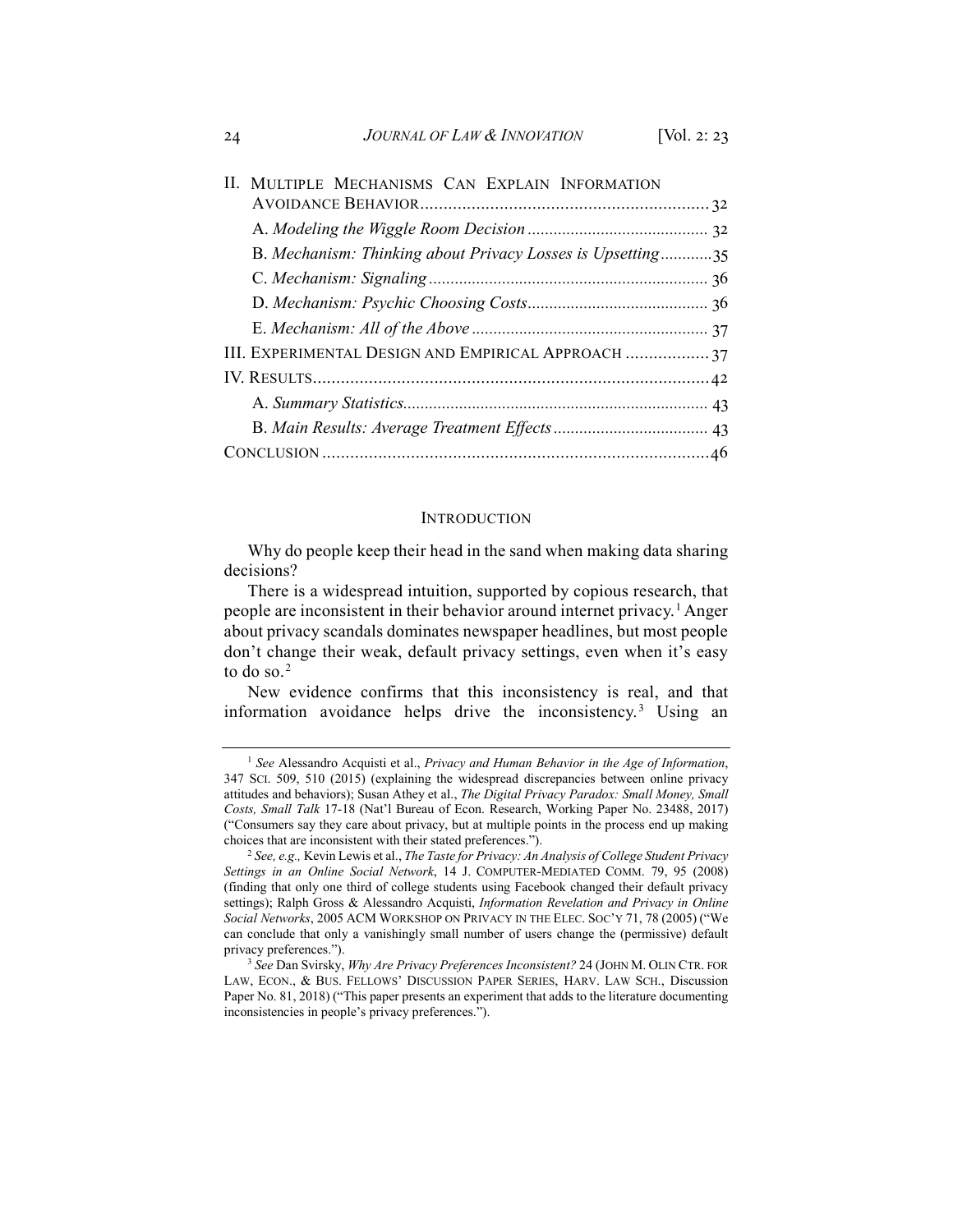<span id="page-2-0"></span>experimental design adopted from research on altruism,<sup>[4](#page-2-1)</sup> this research finds that people are willing to give up nearly an hour's worth of wages to keep their Facebook data private.<sup>[5](#page-2-2)</sup> At the same time, participants in a treatment group are *also* willing to trade their data for 52 cents if given a chance to avoid seeing the privacy implications of their choice.<sup>[6](#page-2-3)</sup> Hence, information avoidance behavior can recreate, in a controlled experimental setting, the pattern of behavior commonly seen in field settings where people are inconsistent about privacy.

This raises a new question: why does information avoidance with respect to privacy online happen?

While the experiment gives strong evidence that people avoid (nearly) costless information about privacy, there are multiple ways to understand this behavior. One possibility is that thinking about losing privacy is inherently unpleasant. There are many topics outside of internet privacy that are inherently upsetting to consider, like cockroaches, death, and one's own moral failings.[7](#page-2-4) Avoidance thus reduces the time to consider those unpleasant facets of life. For example, many people eat at restaurants without looking at public health inspection reports on vermin in kitchens. Privacy might be like that.

<span id="page-2-6"></span>Another possibility is that even when people know that they *should* care about privacy, they don't really care.<sup>[8](#page-2-5)</sup> Evidence from altruism experiments, for example, demonstrate that people will give money to a Salvation Army volunteer ringing a bell at a supermarket entrance, but

<span id="page-2-1"></span><sup>4</sup> *See* Jason Dana et al., *Exploiting Moral Wiggle Room: Experiments Demonstrating an Illusory Preference for Fairness*, 33 ECON. THEORY 67, 70-74 (2007) (describing experimental design of a modified dictator game to test wealth allocation); Zachary Grossman & Joel J. van der Weele, *Self-Image and Willful Ignorance in Social Decisions*, 15 J. EUR. ECON. ASS'N 173, 197-206 (2017) ("[analyzing] a Bayesian signaling model of an agent who cares about selfimage and has the opportunity to learn the social benefits of a personally costly action"); Lauren Feiler, *Testing Models of Information Avoidance with Binary Choice Dictator Games*, 45 J. ECON. PSYCHOL. 253, 256-260 (2014) (extending the moral wiggle room experimental design by manipulating the probabilities of different money payoffs). This paper extends the moral wiggle room experimental design in the privacy space in a similar way to the Grossman & van der Weele paper, which also tests the effects of differing the default amount of information presented, albeit in the social preferences space.

<span id="page-2-2"></span><sup>5</sup> *See* Svirsky, *supra* note [3,](#page-1-3) at 14 ("[F]or these participants, sharing their Facebook profile entails a privacy cost equal to roughly one hour of labor.").

<span id="page-2-3"></span><sup>6</sup> *See id*. (finding that nearly a third of participants chose to share their Facebook profile for 50 cents)*.*

<span id="page-2-4"></span><sup>7</sup> *See* Russell Golman et al., *Information Avoidance*, 55 J. ECON. LIT. 96, 106-07 (2017) (explaining the use of information avoidance as a defense against disappointment).

<span id="page-2-5"></span><sup>8</sup> *Cf.* Christine Exley, *Excusing Selfishness in Charitable Giving: The Role of Risk*, 83 REV. ECON. STUDIES 587 (2016) (demonstrating how participants use risk as an excuse to avoid donating money); Dana et al., *supra* not[e 4](#page-2-0) (showing how people exploit wiggle room to avoid behaving altruistically).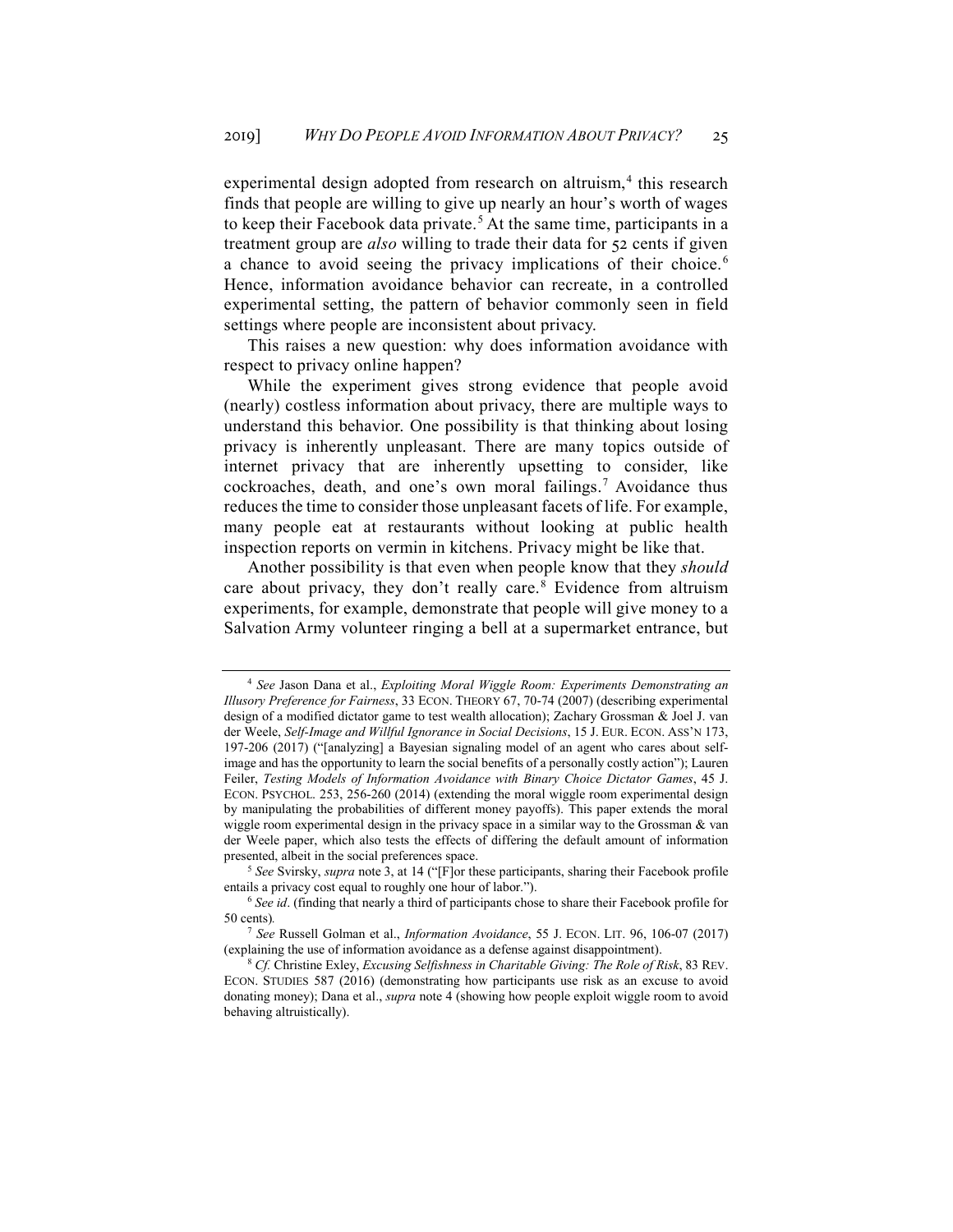people will also avoid that entrance if there are multiple ways to enter the store.<sup>[9](#page-3-0)</sup> Perhaps in both this domain and privacy, people simply want to *seem* like the type of person who values an important social good (altruism, data security, privacy).  $10$ 

Another alternative is that making a tradeoff between money and privacy is difficult, and people are happy to avoid undergoing this psychic cost.<sup>[11](#page-3-2)</sup> If someone is offered a cup of coffee for \$0.25, or for \$5.00, she can tell that the first price is somewhat low and the second price somewhat high. The same might not be true for sharing data.

Yet another alternative is that all these explanations hold, to different degrees and with different interaction effects, depending on the person and the context. Perhaps someone wants to *seem* like she cares about privacy, doesn't like thinking about it, and has no real idea what a fair price for data is. All these mechanisms can push her to avoid information. For one person, the first mechanism might dominate. For the same person, the third mechanism might dominate for certain types of data.

This paper presents a new experimental design to start exploring these questions in two steps. First, it replicates the initial two-group experiment on information avoidance in privacy, and second, it adds a third group which has an active choice about hiding information. In the design, participants make decisions about the privacy settings and potential money bonuses for a survey they must complete. They can either complete the survey anonymously or after sharing their public Facebook profile with the survey-taker. Different money bonuses can attach to different privacy settings.

<span id="page-3-0"></span><sup>9</sup> *See* James Andreoni et al., *Avoiding the Ask: A Field Experiment on Altruism, Empathy, and Charitable Giving*, 125 J. POL. ECON. 625, 628 (2017) ("When avoidance was easy because only one door had a solicitor, nearly one-third of those intending to pass through the occupied door instead chose to use an unoccupied entrance."). *See also* Edward Lazear et al., *Sorting in Experiments with Application to Social Preferences*, 4 AM. ECON. J: APPLIED ECON. 136, 136 (2012) ("[A]llowing subjects to avoid environments in which sharing is possible significantly reduces sharing."); Stefano DellaVigna et al., *Testing for Altruism and Social Pressure in Charitable Giving*, 127 Q.J. ECON. 1, 1 (2012) (finding that individuals who knew when fundraiser solicitations would arrive at their homes were more likely to avoid the giving scenario).

<span id="page-3-1"></span><sup>10</sup> *See* Christine Exley & Judd Kessler, *Motivated Errors* 1-2 (Harv. Bus. Sch., Working Paper, No. 18-017, 2017) (finding that individuals motivated to act in their own self-interest display behavioral biases yet act more rational when these self-serving motivations are removed).

<span id="page-3-2"></span><sup>11</sup> *See* Cass Sunstein, *Choosing Not to Choose*, 64 DUKE L.J. 1, 1 (2014) ("In part because of limitations of [cognitive resources,] and in part because of awareness of their own lack of information and potential biases, people sometimes want other people to choose for them.").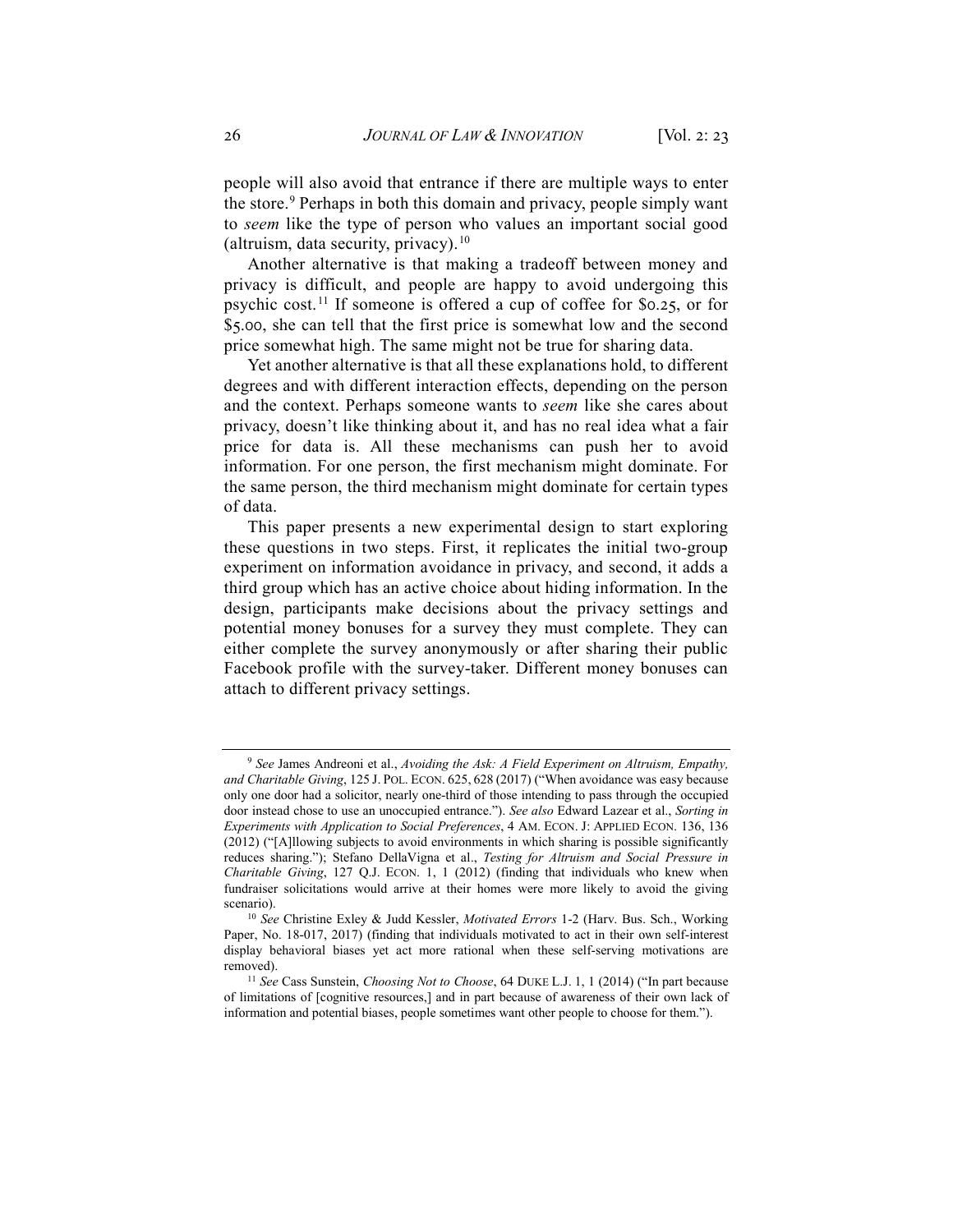There are three experimental groups: a *direct* tradeoff group, a *veiled*  tradeoff group, and a *choice* tradeoff group. Importantly, there is no real difference in the choices the three groups make. In all three cases, participants decide whether to share their Facebook data for 52 cents, a decision participants can be made aware of if presented the option to view privacy settings. For the *direct* tradeoff group, privacy settings on data sharing are hidden by default; for the *veiled* tradeoff group, privacy settings are visible by default but can be actively hidden; and for the *choice* tradeoff group, privacy settings are visible by default but can be hidden or randomized.

There are three main results. First, the findings replicate the original information avoidance experiment: the *direct* tradeoff group chose privacy 70% of the time, while the *veiled* tradeoff group chose privacy 40% of the time. Second, the findings for the *choice* tradeoff group are directly in between the *direct* and *veiled* groups: participants choose privacy 56% of the time. Third, I find that participants in the *choice* tradeoff group very rarely made the active choice to hide information: they clicked the button to hide privacy settings only 9% of the time, whereas the *veiled* tradeoff group accepted the default of keeping privacy settings hidden 44% of the time.

Taken together, these results shed light on how information avoidance works. People are comfortable avoiding information about privacy, but they are not comfortable actively hiding it. Strangely, even the option of actively hiding makes people less likely to choose privacy.

Section I of the paper discusses current privacy law in the United States as well as the literature on privacy inconsistency and what causes it. Section II unpacks different mechanisms that can drive information avoidance. Section III details the experimental design. Section IV presents the results of the experiment. Section V concludes.

## I. PEOPLE'S PRIVACY PREFERENCES ARE INCONSISTENT, AND INFORMATION AVOIDANCE CAN EXPLAIN THIS INCONSISTENCY

#### <span id="page-4-1"></span>A. *Privacy Preferences are Inconsistent*

Extensive experiments and surveys document that people say they value privacy but also give up their data for small amounts of money or convenience.[12](#page-4-0) For example, people claim to care greatly about protecting

<span id="page-4-0"></span><sup>&</sup>lt;sup>12</sup> Athey et al., *supra* not[e 1,](#page-1-4) at 2 ("Whereas people say they care about privacy, they are willing to relinquish private data quite easily when incentivized to do so."); Leslie John et al., *Strangers on a Plane: Context-Dependent Willingness to Divulge Sensitive Information*, 37 J. CONS.RES. 858, 858 (2011) ("[D]isclosure of private information is responsive to environmental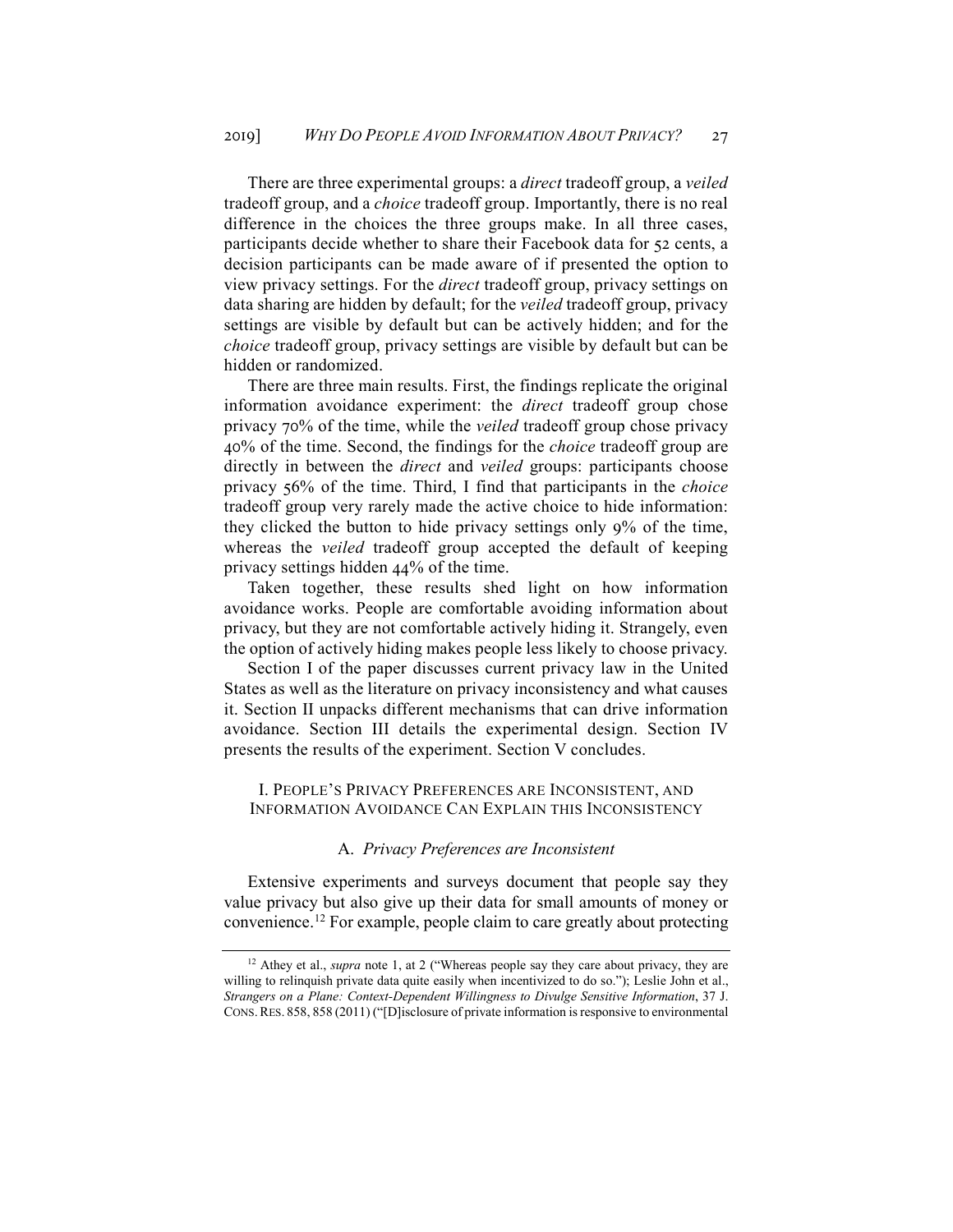their data, yet are much less likely to choose a privacy-preserving option if it is listed second on a menu instead of first.<sup>[13](#page-5-0)</sup> Even privacy disclosures that are strikingly clear and scary have limited impact on how much data people give away. $14$ 

These empirical findings have legal importance because privacy law in the United States relies on a Notice and Choice framework.[15](#page-5-2) Firms in the United States can legally harvest data from consumers so long as consumers receive proper notice and agree to the exchange. This approach was first outlined in a 1973 report by the U.S. Department of Health, Education and Welfare.<sup>[16](#page-5-3)</sup> The reliance on notice and voluntary consent was a departure from how privacy law originally developed. Before the rise in internet commerce and telecommunications, privacy concerns in transactions between non-state actors were governed by tort law.[17](#page-5-4) As internet transactions have come to dominate private data, contract law principles have come to increasingly govern privacy law.<sup>[18](#page-5-5)</sup> Since privacy is governed by consumer choice, the well-documented fickleness in how consumers make privacy decisions has policy importance.

<span id="page-5-8"></span>There are exceptions to the Notice and Choice framework. Banks send annual privacy notices because of the Gramm-Leach-Bliley Act.[19](#page-5-6) Doctors require patients to sign an extra form because of the Health Insurance Portability and Accountability Act.<sup>20</sup> Websites ask users if they are older

<span id="page-5-1"></span><sup>14</sup> Chilton & Ben-Shahar, *supra* not[e 12](#page-4-1), at 541 ("[B]est-practice simplification techniques have little to no effect on respondents' comprehension of the disclosure, willingness to share personal information, and expectations about their rights.").

cues that bear little connection . . . to objective [privacy] hazards."). *See, e.g.,* Alessandro Acquisti et al., *What is Privacy Worth*, 42 J.L. STUD. 249, 268-69 (2013) (discussing how individuals make inconsistent decisions in privacy contexts in part because of default privacy settings). *Cf.* Adam Chilton & Omri Ben-Shahar, *Simplification of Privacy Disclosures: An Experimental Test* 566 (Coase-Sandor Working Paper Series in Law and Economics, No. 737, 2016) (describing the failure of simplified privacy disclosures to effect meaningful change in participants' behavior in disclosing private information).

<span id="page-5-0"></span><sup>13</sup> Athey et al., *supra* note 1, at 12 ("[W]hen wallets that would maximize privacy from the public are not listed first, students are 13% less likely to select them . . . .").

<span id="page-5-2"></span><sup>15</sup> *See generally* Chilton & Ben-Shahar, *supra* not[e 12,](#page-4-1) at 572-73 (discussing the emphasis in American privacy law on giving proper notice to consumers).

<span id="page-5-3"></span><sup>&</sup>lt;sup>16</sup> Records Computers and the Rights of Citizens, U.S. DEP'T OF HEALTH, EDUCATION AND WELFARE, SUMMARY AND RECOMMENDATIONS, xxx-xxxii (1973).

<span id="page-5-5"></span><span id="page-5-4"></span><sup>&</sup>lt;sup>17</sup> See, e.g., Richard A. Posner, *The Right of Privacy*, 12 GA. L. REV. 393, 410 (1978) (discussing the general features of tort-based commercial privacy law); William L. Prosser, *Privacy*, 48 CAL. L. REV. 383, 389 (1960) (highlighting the four types of privacy torts). *Cf.*  Samuel D. Warren & Louis D. Brandeis, *The Right to Privacy*, 4 HARV. L. REV. 193, 195 (1890) (articulating the need for common law to grow to cover an individual's right 'to be let alone' and provide a remedy for invasions of privacy by the press").

<sup>&</sup>lt;sup>18</sup> There is more stringent regulation of certain consumers and certain industries.<br><sup>19</sup> 15 U.S.C. §§ 6801(b), 6805(b)(2) (2000).<br><sup>20</sup> 42 U.S.C. § 1320d-2(d)(2) (2000).

<span id="page-5-7"></span><span id="page-5-6"></span>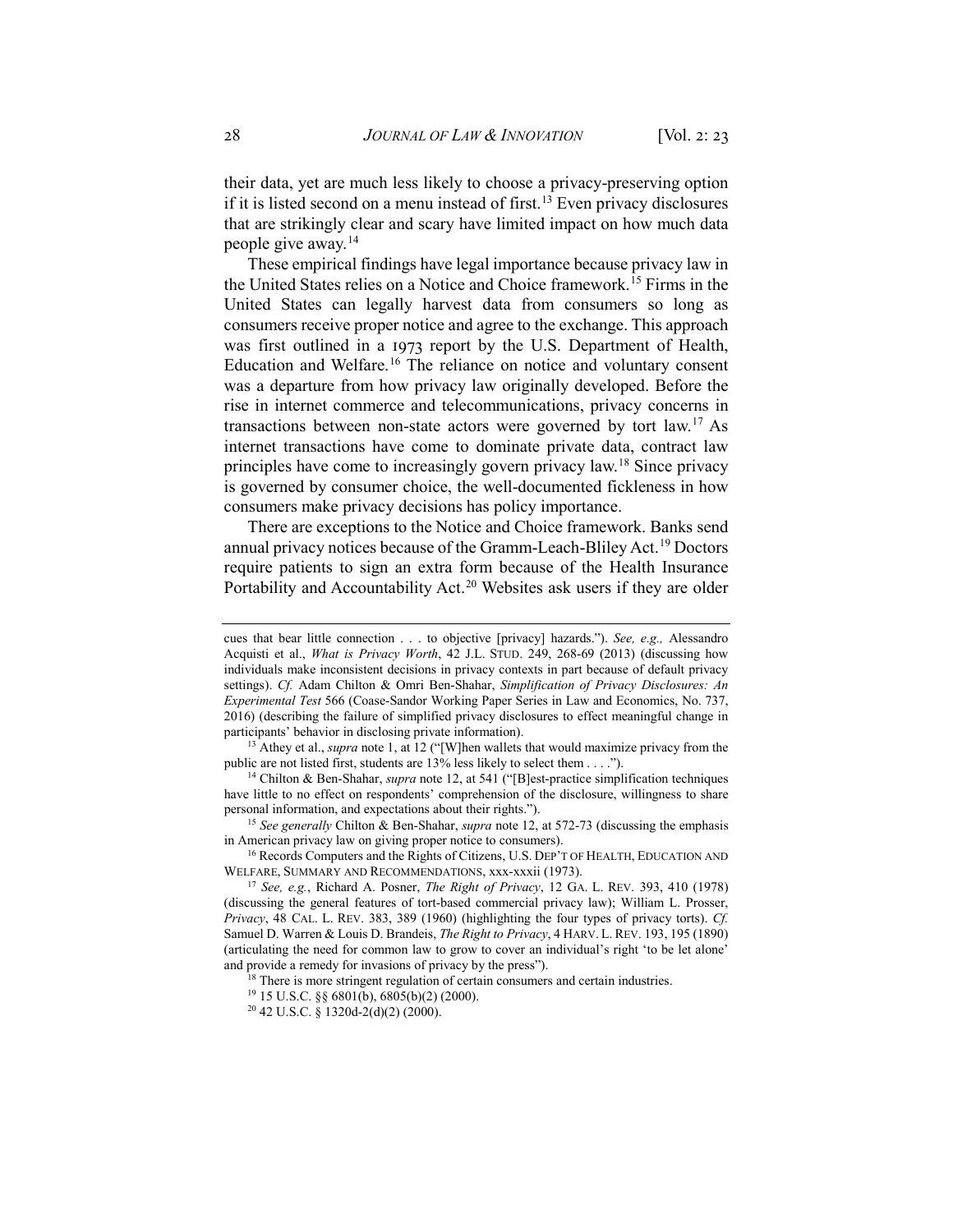than 13 -- not 18, not 12, not 16 -- because of the Childrens Online Privacy Protection Act.<sup>[21](#page-6-0)</sup> Outside the United States, there is even more stringent regulation. The European Union has started enforcing the General Data Protection Regulation, which imposes stronger consent requirements for data collection, forces firms to delete personal data at a consumers request, and allows for fines up to 4% of a firms global revenue.<sup>[22](#page-6-1)</sup> Hence, more muscular regulation does exist, and the political will for it is increasing. But in the United States, such regulation is the exception.

The standard explanations for the inconsistency in measures of how people value privacy are bounded rationality and revealed preference.<sup>23</sup>

Under bounded rationality, people are unaware of how much data they are emitting or they struggle to value privacy. The latter may be because privacy is abstract, or because privacy costs are inchoate and uncertain, both in scope and timing.<sup>24</sup> Either way, people do not fully understand what is at stake. As a result, when deciding whether to exchange privacy for something more easily quantifiable, like money or convenience, small frictions may play an outsized role in decision-making.[25](#page-6-4) This line of scholarship draws on classic findings from psychology and economics, like the endowment effect and framing effects, to explain peoples fickle privacy preferences.[26](#page-6-5) 

Under the revealed preference explanation, people give up privacy simply because this maximizes their utility.<sup>[27](#page-6-6)</sup> People trade privacy for money, or convenience, because this is what they actually prefer, regardless of what they say. If information has some cost, then consumers decision to avoid privacy information is itself an illustration of revealed preference.

<sup>21</sup> 15 U.S.C. § 6502(b)(1)(D) (2000).

<span id="page-6-1"></span><span id="page-6-0"></span><sup>&</sup>lt;sup>22</sup> Regulation 2016/679 of the European Parliament and of the Council on the Protection of Natural Persons with Regard to the Processing of Personal Data and on the Free Advancement of Such Data, and repealing Directive 95/46/EC, 2016 O.J. L 119/1, Art. 83 § 5.

<span id="page-6-2"></span><sup>23</sup> *See* Svirsky, *supra* note [3,](#page-1-3) at 2 (noting that scholars point to bounded rationality or cognitive bias to explain inconsistency in privacy choices).

<span id="page-6-3"></span><sup>24</sup> *See* Acquisti, *supra* not[e 12,](#page-4-1) at 251-52 (stating that privacy violation costs are amorphous and difficult to assess even when quantifiable).

<span id="page-6-4"></span><sup>&</sup>lt;sup>25</sup> *See id.,* at 267 (explaining that data from one experimental design shows subjects were five times more likely to choose privacy when the trade-off to not doing so was framed as an opportunity to add to an initially gifted amount of money as opposed to retaining the entirety of the initially gifted amount). 26 *See id.,* at 252 (showing empirically that endowment effects and order preferences affect

<span id="page-6-5"></span>privacy valuations)*.*

<span id="page-6-6"></span><sup>&</sup>lt;sup>27</sup> See Athey, *supra* note [1,](#page-1-4) at 4 ("The second policy our results document is that there is a disconnect between stated privacy preferences and revealed preference, but that revealed preference is actually closest to the normative preference.").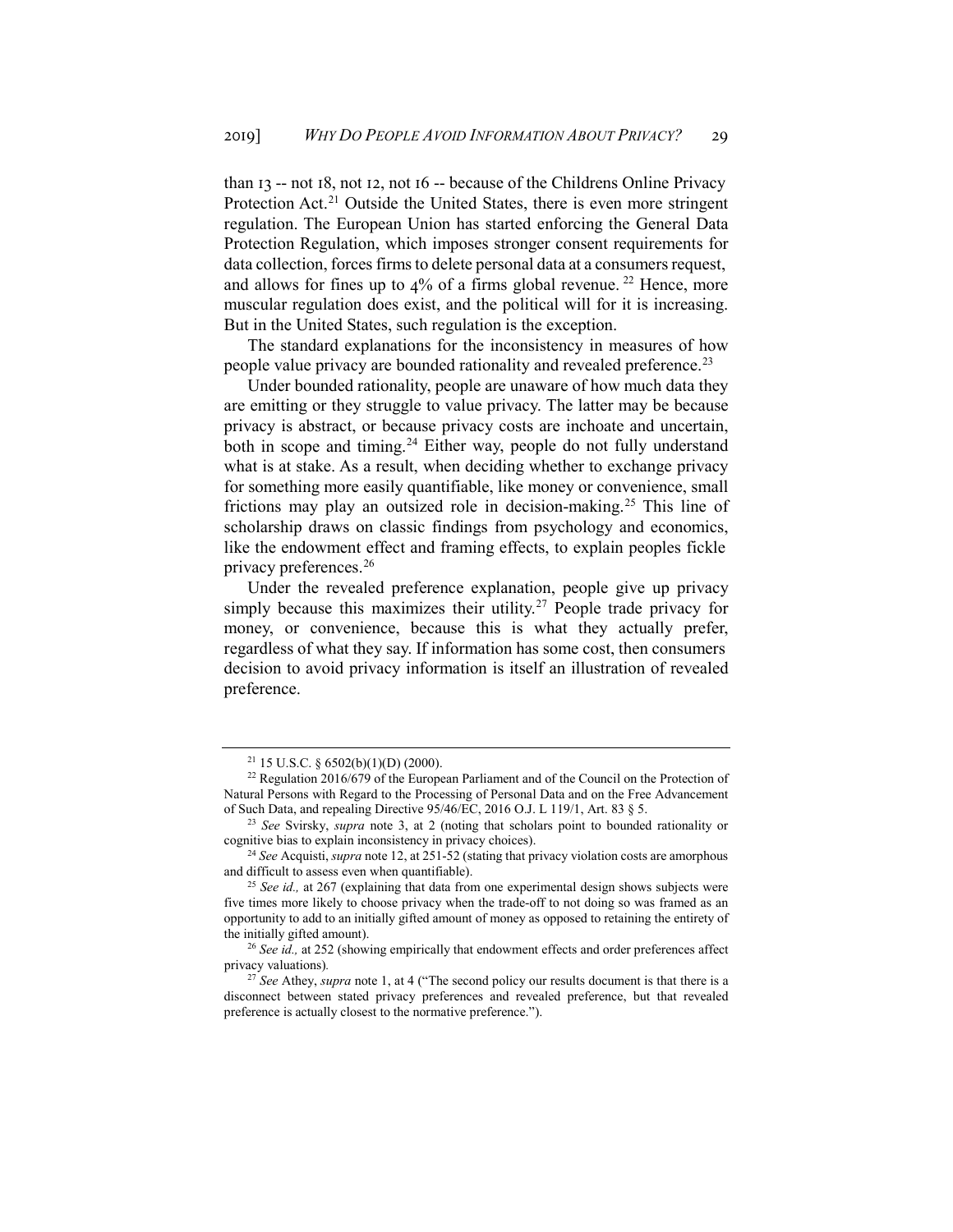For either explanation – revealed preference or ignorance – more information is better. If its costless, people will always opt for better information about privacy settings. More recent research suggests a third explanation.

# B. *Information Avoidance Can Explain this Inconsistency*

Recent research demonstrates that information avoidance can explain inconsistency in people's privacy decisions.<sup>28</sup>

There is a robust literature from psychology and economics on information avoidance.[29](#page-7-1) While economists typically model information as an intermediate good<sup>[30](#page-7-2)</sup> – i.e., valuable only because it helps us achieve ends – scholars in psychology and economics increasingly recognize that people sometimes behave as if information has emotional valence.<sup>[31](#page-7-3)</sup> This leads to a recognition that more information is not always better.

This pattern of information-avoiding behavior is important across information-sharing domains. People will give money to a non-profit when a fundraiser goes door to door; many of the same people will find an excuse not to answer the door if they are warned ahead of time that a fundraiser is coming.[32](#page-7-4) In the health sector, one study found that 27% of intravenous drug users at risk of HIV who got tested for the disease did not return to the clinic to see their results,<sup>33</sup> even though knowing ones HIV positive status can lengthen ones life. People avoid information that upsets them, even if in theory it should help them make a more optimal decision.

Indeed, such behavior appears to be at play in privacy choices as well. Svirsky (2018) demonstrates that even people who value keeping data private at willingness-to-pay ("WTP") prices of several dollars are willing to give up their data at nominal prices if they can avoid immediately seeing

<span id="page-7-0"></span><sup>28</sup> *See* Svirsky, *supra* not[e 3,](#page-1-3) at 24 (concluding that information avoidance may drive privacy decisions).

<span id="page-7-1"></span><sup>29</sup> *See e.g.,* Golman, *supra* note [7,](#page-2-6) at 110 (summarizing the literature in economics and psychology related to regret aversion and optimism maintenance).

<span id="page-7-2"></span><sup>30</sup> *See generally* Posner, *supra* note [17](#page-5-8) (analyzing the economics of information from an individual perspective to improve privacy analysis); George Stigler, *The Economics of Information*, 69 J. POL. ECON. 213 (1961) (modeling the ascertainment of market price in order to improve economic organization techniques).

<span id="page-7-3"></span><sup>31</sup> *See* Emily Oster et al., *Optimal Expectations and Limited Medical Testing: Evidence from Huntington Disease*, 103 AM. ECON. R. 804, 806 (2013) (analyzing the impact of an individual's expectations in determining whether to undergo genetic testing).

<span id="page-7-4"></span><sup>32</sup> *See* DellaVigna et al., *supra* note 9, at 3 (finding that individuals who knew the exact time at which fundraising solicitors would arrive at their homes were more likely to not open the door to the solicitors).

<span id="page-7-5"></span><sup>33</sup> Patrick Sullivan et al., *Failure to Return for HIV Test Results Among Persons at High Risk for HIV Infection*, 35 J. ACQUIRED IMMUNE DEFICIENCY SYNDROMES 511, 515 (2004).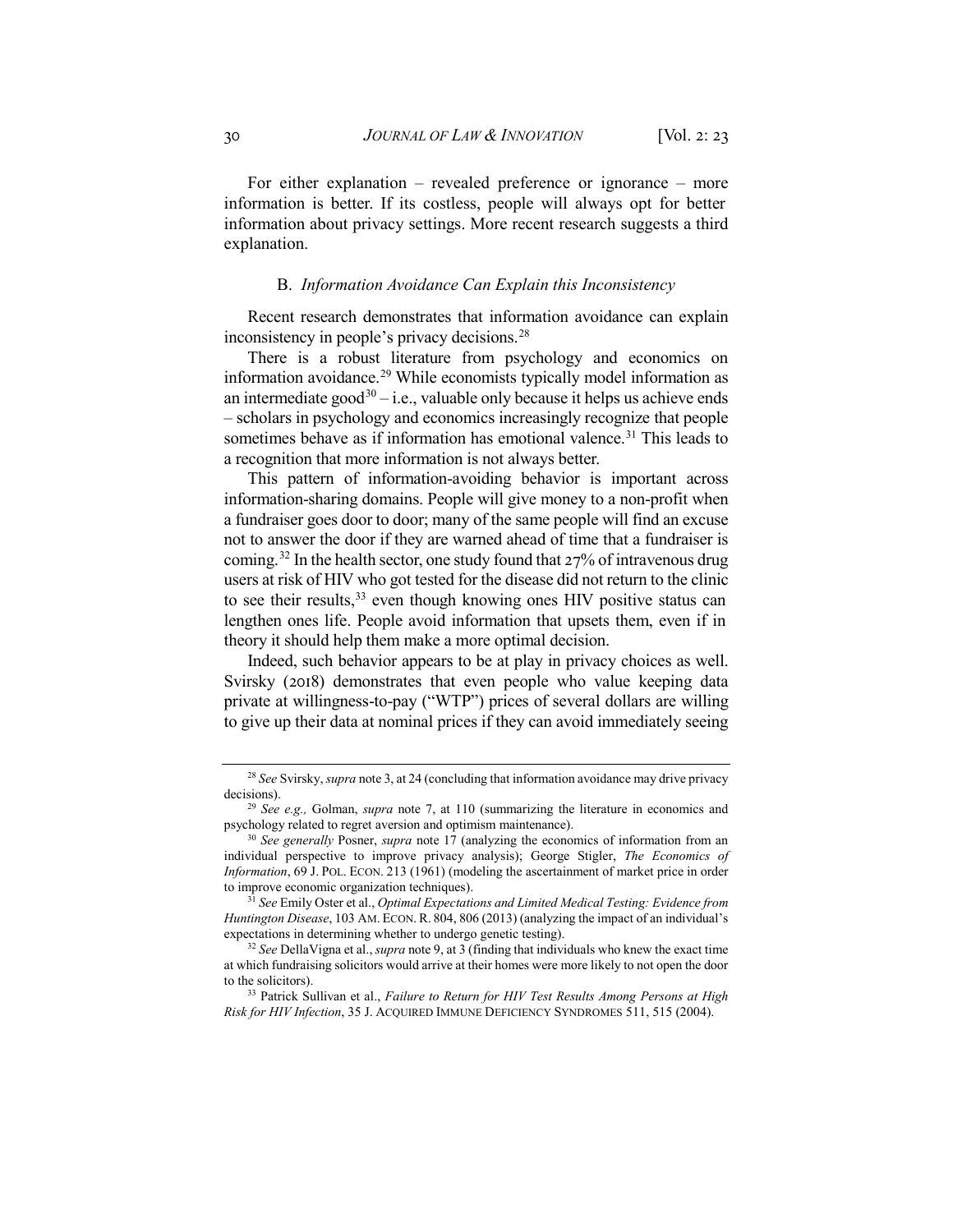the result of their decision.<sup>34</sup> In the experiment, participants completed a survey after first deciding whether to do the survey anonymously ("high privacy") or after giving their public Facebook profile data to the survey-taker ("low privacy") for a bonus.<sup>[35](#page-8-1)</sup> A control group chose between  $\{o \text{ cents}, \}$ high privacy} and {50 cents, low privacy}.<sup>[36](#page-8-2)</sup> Roughly two thirds of participants opted for "high privacy", and in follow-up treatments, most participants refused to opt for "low privacy" until offered at least \$2.50.<sup>[37](#page-8-3)</sup>

In a treatment group, participants faced a choice between {0 cents, privacy option A} and {50 cents, privacy option B}.<sup>[38](#page-8-4)</sup> They knew that the two privacy options were randomized so that "privacy option A" could be "high" or "low" privacy with a 50% chance, and vice versa.<sup>[39](#page-8-5)</sup> Importantly, participants in the treatment group could click to reveal the privacy options *before choosing*, at no monetary cost.<sup>40</sup> If they click a button, they know that they will then either see  ${o \text{ cents}, \text{high privacy}}$  and  ${o \text{ cents}, \text{low privacy}}$ as in the control group, or they will see a more obvious choice between {0 cents, low privacy} and {50 cents, high privacy}.<sup>[41](#page-8-7)</sup>

The key finding was that hiding the potential privacy settings behind a veil – even when removing the veil is costless – causes a drop in people's willingness to keep their data private.<sup>[42](#page-8-8)</sup> The percentage of people who refused 50 cents to stay anonymous dropped from 67% in the control group to 40% in the treatment group.<sup>[43](#page-8-9)</sup>

Importantly, this treatment effect that occurs for decisions between a money bonus or privacy does not replicate for decisions between two privacy settings, both associated with money bonuses (with the second money bonus drawn from the distribution of people's willingness-to-pay prices for privacy). When a second money bonus is hidden by a costless veil, participants do not evince the same willingness to engage in information avoidance.

While the treatment effect is large and robust – it was documented across four experimental rounds across several months in a sample size of over 1000 subjects<sup>[44](#page-8-10)</sup> – it leaves open important questions of what specific mechanism drives information avoidance behavior.

- $35$  *Id.*, at 6.
- <span id="page-8-2"></span><span id="page-8-1"></span><sup>36</sup> *Id*., at 9.
- <sup>37</sup> *Id.*, at 13. <sup>38</sup> *Id.*, at 9.
- <span id="page-8-4"></span><span id="page-8-3"></span><sup>39</sup> *Id*.
- <sup>40</sup> *Id*.
- <span id="page-8-8"></span><span id="page-8-7"></span><span id="page-8-6"></span><span id="page-8-5"></span><sup>41</sup> *Id*.
- <sup>42</sup> *Id*., at 21.
- <sup>43</sup> *Id.*, at 15.
- <span id="page-8-10"></span><span id="page-8-9"></span><sup>44</sup> *Id*., at 11.

<span id="page-8-0"></span><sup>34</sup> Svirsky, *supra* not[e 3,](#page-1-3) at 24.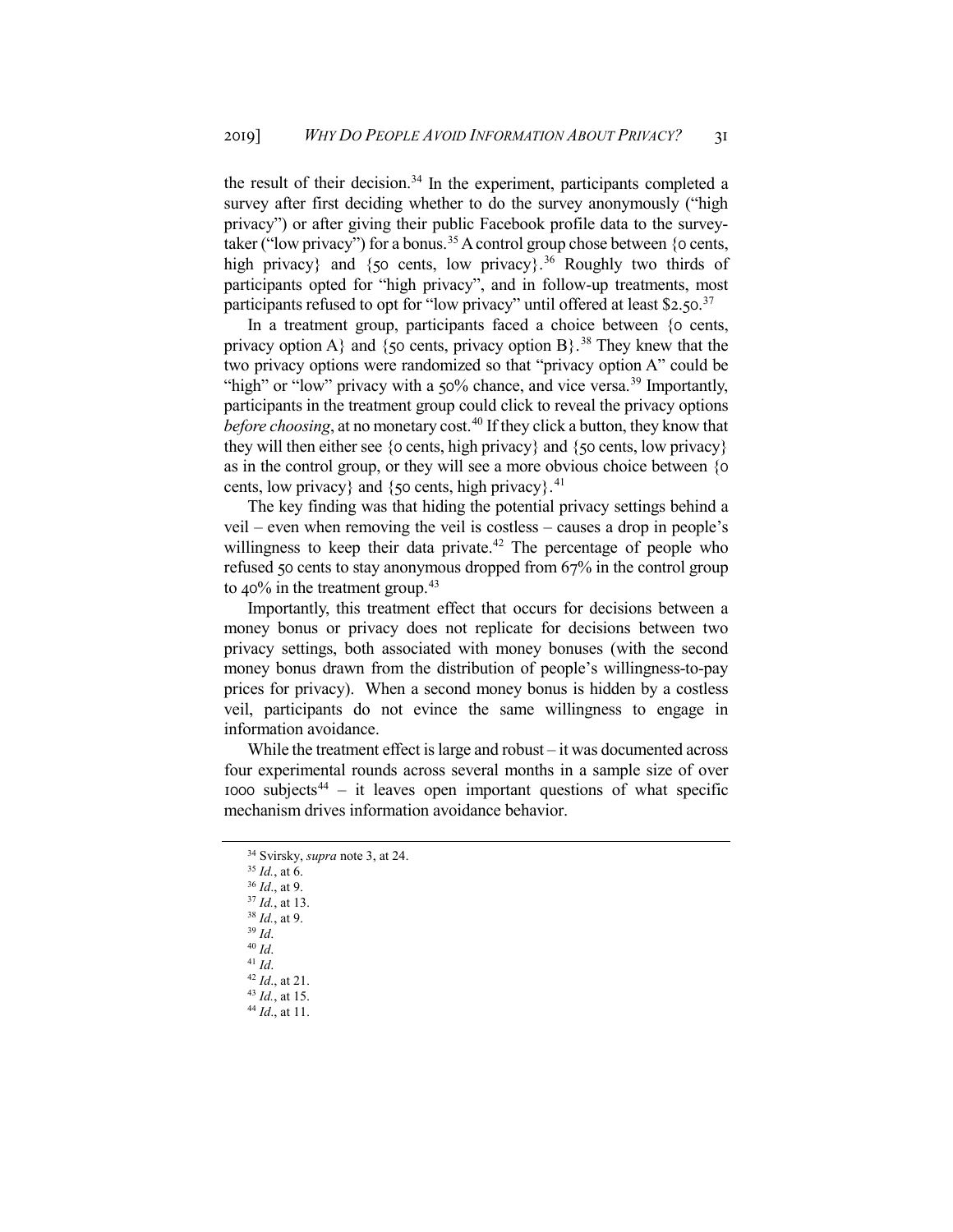# II. MULTIPLE MECHANISMS CAN EXPLAIN INFORMATION AVOIDANCE BEHAVIOR

People engage in information avoidance when making privacy decisions.[45](#page-9-0) That is, they avoid looking at low-cost information about how their data will be shared, even when they value keeping their data private. But why?

This section begins by modeling how a participant makes choices in the information avoidance experiment before then discussing competing mechanisms to explain the treatment effect and how the model can be extended to incorporate these mechanisms.

# A. *Modeling the Wiggle Room Decision*

An agent is making a tradeoff between a payoff and an uncertain cost. For example, she might be deciding whether to download the Uber app, knowing that her data might be sold or her location tracked. Suppose the app brings some value  $\nu$  and a privacy cost  $c$  which occurs with probability  $\pi$ . Then, in a standard expected utility model, her utility is as follows:

$$
u(\pi)=v-\pi c
$$

Now suppose that there is a psychic cost to potentially losing privacy. The thought of something upsetting is itself upsetting. Let the function  $\psi()$  map  $\pi$  onto disutility, with

I. 
$$
\psi(\pi) > 0 \,\forall \,\pi \in [0,1]
$$
  
2.  $\psi'(\pi) > 0 \,\forall \,\pi \in [0,1]$ 

The first condition says that the possibility of something upsetting is in itself upsetting. The second condition says that the agent gets more upset as the upsetting possibility becomes more likely -- a 100% chance of getting an electric shock upsets the agent more than a 10% chance. Throughout, I will assume that  $\psi(0) = 0$ . If  $\psi(\pi) = 0 \,\forall \pi \in [0,1]$ , we are in the case of classical preferences, where information is only valuable for instrumental reasons but has no valence in and of itself.

The person's utility function now incorporates psychic costs:

$$
u(\pi) = v - \pi c - \psi(\pi)
$$

<span id="page-9-0"></span><sup>45</sup> *Id.*, at 24.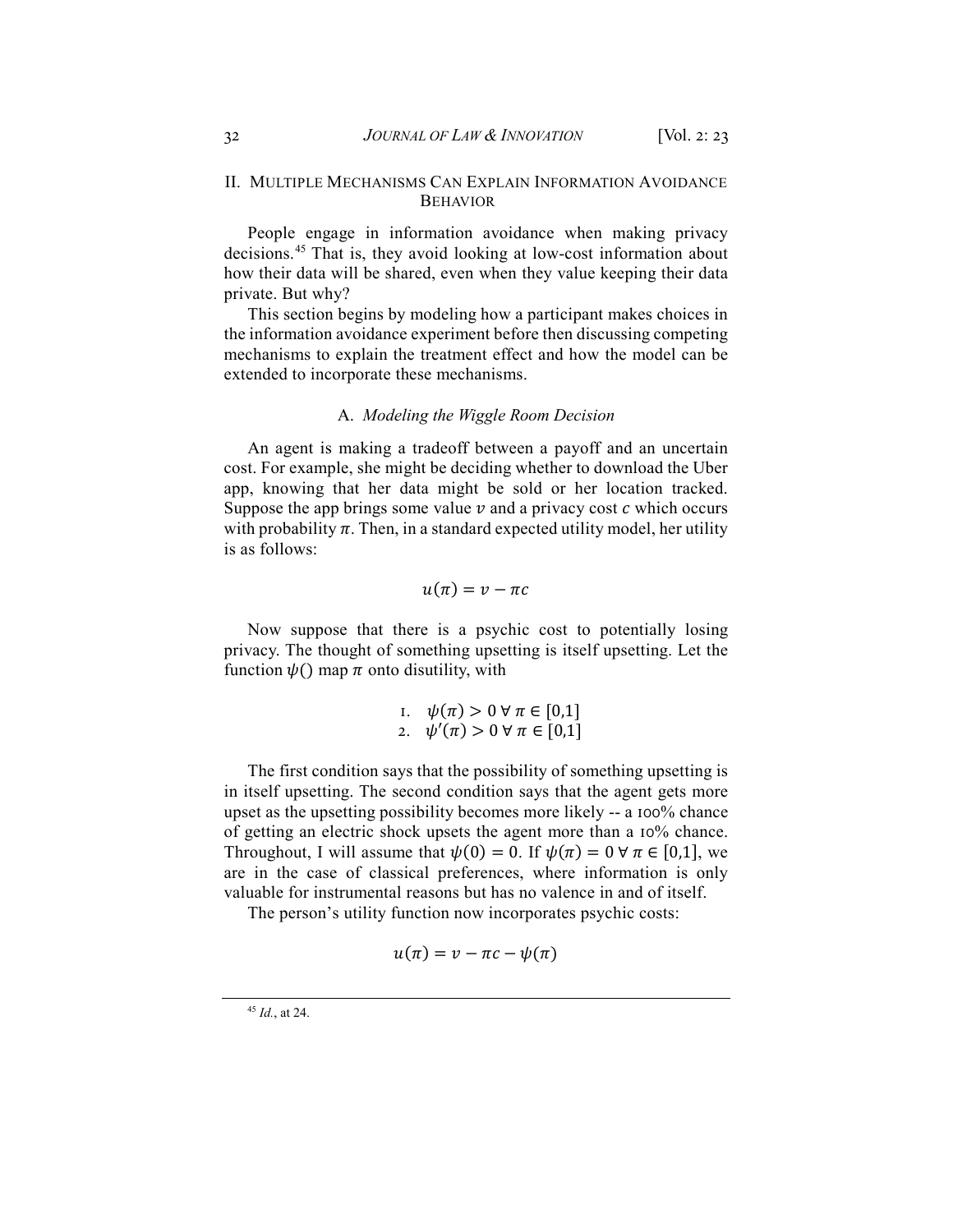In cases where a persons information is fixed – she has a belief about  $\pi$  but can do nothing to change this belief – psychic costs are akin to increasing the cost of a harm, albeit in a potentially non-linear way. The comparative statics are straightforward: more psychic costs means an individual is more likely to avoid an action. Where psychic costs will generate more interesting departures from standard models is in decisions over how much information to collect before making a decision.

How does a participant make choices in the experimental design described above? Consider what happens when a participant gets what is commonly described as "wiggle room" – or the chance to make a choice where they give up their data without directly seeing that they are giving up their data. That is, they can choose a higher monetary payoff while still telling themselves that they might be keeping their data private.

In the control group, the participant makes a direct tradeoff between money  $\nu$  and the privacy cost  $c$  and the psychic cost of losing privacy with near-certainty,  $\psi(\pi_H)$ , where  $\pi_H$  is close to 1. She chooses to keep her privacy if the monetary payoff *v* is lower than the cost (psychic or otherwise) of losing privacy:

$$
u(\pi) = v - \pi_H c - \psi(\pi_H) < 0
$$

In the *veiled* tradeoff treatment, the participant first has to make a choice about whether to lift a veil, or whether to remain ignorant and take a higher payoff.

Suppose the privacy options are randomized, so that if she lifts the veil, then with probability  $p$  she will discover she is in the baseline condition (more money means less privacy), and with probability  $1 - p$ she will discover she is in an easy situation where she can get more money *and* keep her privacy. If she remains ignorant, her payoff is:

$$
v - pc - \psi(p)
$$

In words, she gets the value *v* with certainty, but undergoes a privacy cost *c* with probability *p* and has a psychic cost  $\psi(p)$ . Consider a participant who would have opted for privacy in the control treatment, so the value of privacy is higher than the monetary payoff *v*. If she lifts the veil, then her expected payoff is: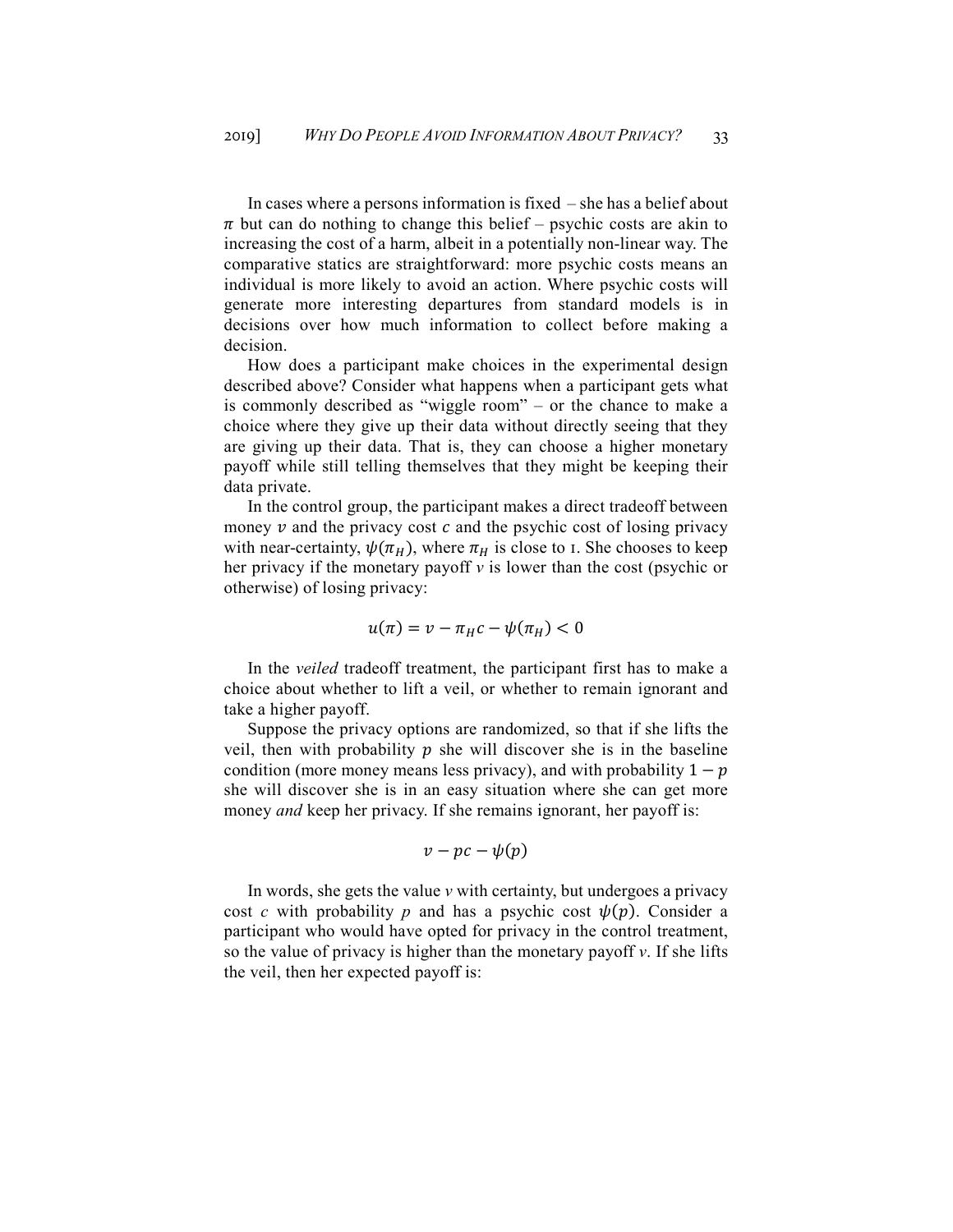$$
p(0) + (1 - p)v = (1 - p)v
$$

That is, with probability *p* she will face a tradeoff between privacy and money and will keep her privacy as before, yielding payoff 0; the rest of the time she will get a payoff without any privacy costs (psychic or instrumental).

In a classical preferences world – one where people value information solely because it helps them make better choices, and where information has no attendant psychic costs –  $\psi(\pi) = 0 \,\forall \pi \in [0,1]$ , and any agent who chose privacy over money in the baseline treatment will always choose to lift the veil. Why? If, in baseline, she chose privacy over money, that means

$$
v - \pi_{H}c - \psi(\pi_{H}) < 0
$$
\n
$$
v - \pi_{H}c < 0
$$
\n
$$
v < \pi_{H}c
$$
\n
$$
v < \pi_{H}c < 1 \cdot c
$$
\n
$$
v < c
$$

In the *veiled* tradeoff treatment, she lifts the veil if

$$
(1-p)v + p(0) > v - pc - \psi(p)
$$
  
\n
$$
v - pv > v - pc
$$
  
\n
$$
-pv > -pc
$$
  
\n
$$
v < c
$$

The last line is true by assumption. Putting the conclusion into plain language: if clicking to reveal the privacy settings is costless, then anyone who values privacy more than the money bonus would make it their business to *see* which privacy options they were agreeing to. The monetary bonus is simply not worth the risk of giving up data.

In sum, the model demonstrates that the experimental result in Svirsky (2018) cannot be obtained from classic preferences, so long as the cost of clicking to reveal is minimal. The following subsections turn to different mechanisms that *can* explain the wiggle room result.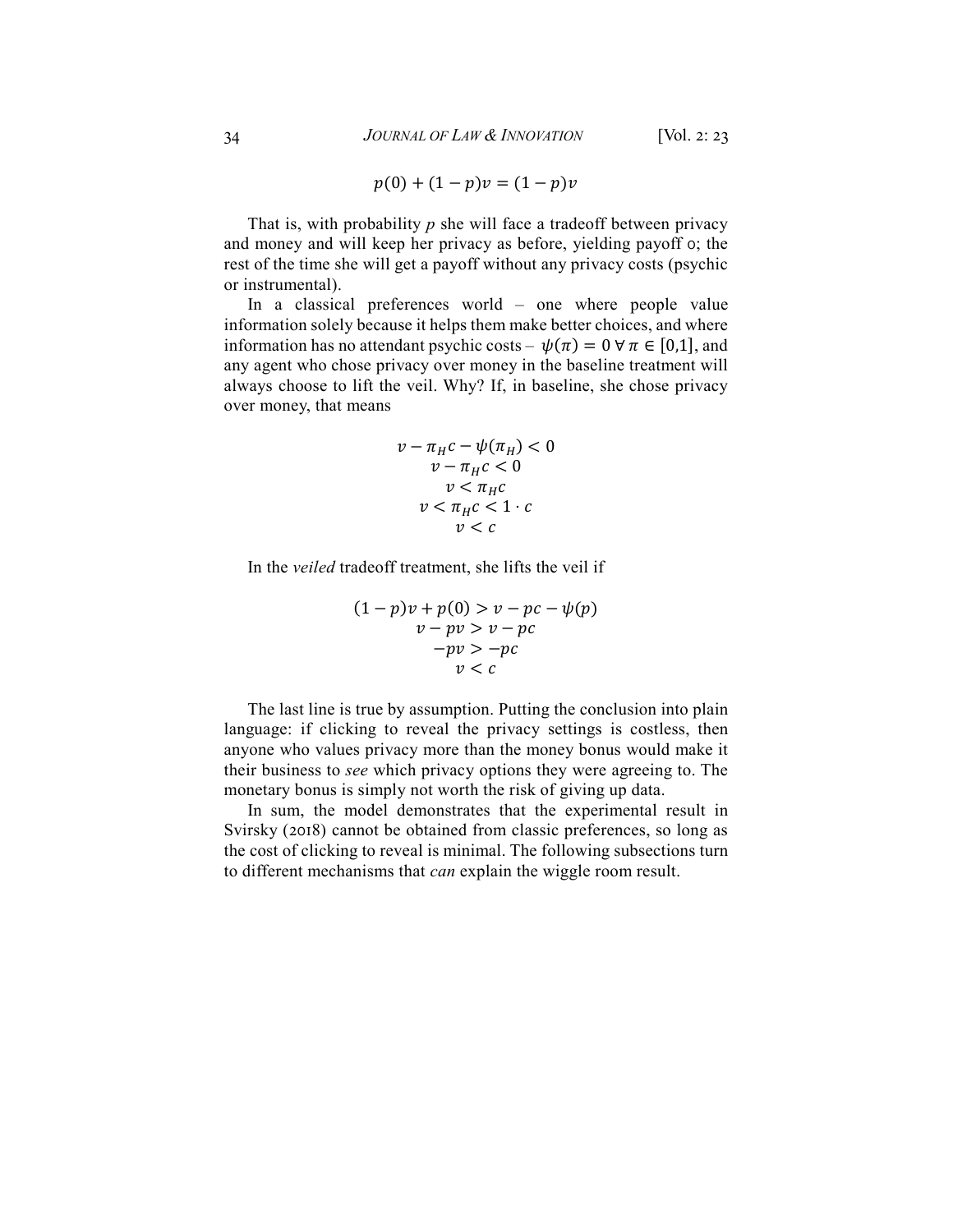## B. *Mechanism: Thinking about Privacy Losses is Upsetting*

One explanation for the experimental results is from a model of anxiety in which people are upset by probabilistic harms.<sup>[46](#page-12-0)</sup> Importantly, the magnitude of the psychic harm need not be a linear function of the probability of the harm. Unlike in classic expected utility theory, when a 100% chance of something good is exactly twice as nice as a 50% chance of the same reward, psychic costs can have different shapes.

If someone has convex psychic costs – e.g., a  $1\%$ , or  $2\%$ , or  $50\%$  chance of harm are all treated like a  $0\%$  chance – then the wiggle room result can be obtained.

Again, assume the agent chooses privacy over money in the baseline treatment. That means:

$$
v - \pi_H c - \psi(\pi_H) < 0
$$

In the information avoidance treatment, she remains ignorant if:

 $(1 - p)v + p(0) > v - pc - \psi(p)$  $-pv > -pc - \psi(p)$  $pc - pv + \psi(p) < 0$  $p(c - v) + \psi(p) < 0$  $p(v - c) - \psi(p) > 0$ 

Unlike before, an agent with psychic costs might opt for privacy in the *direct* tradeoff treatment, but choose to remain ignorant in the *veiled* tradeoff treatment.

For this to happen, we need two conditions:  $v > c$  and a functional form for  $\psi(\cdot)$  which is convex. This means that in the baseline case, psychic costs are what is driving the agent to opt for privacy. At the same time, her psychic costs are relatively low when losing privacy is uncertain: a 0.01% chance of losing privacy, or a 1%, or 10%, or 50% chance – all these feel distant from a 100% chance. Consider the classic Star Wars quote when an anxious C-3PO warns the heroic Han Solo about the odds of successfully navigating an asteroid field[.47](#page-12-1) Solo shouts back: "never tell me the odds."[48](#page-12-2) Here, Solo is like an agent with convex preferences over probabilistic harms. Whether

<span id="page-12-2"></span><span id="page-12-1"></span><span id="page-12-0"></span><sup>46</sup> *See* Botond Koszegi, *Health Anxiety and Patient Behavior*, 22 J. HEALTH ECON. 1073, 1074 (2003) (describing a model in which a patient's utility function is defined by her expectations about her future physical outcomes).

<sup>&</sup>lt;sup>47</sup> STAR WARS EPISODE V: THE EMPIRE STRIKES BACK (Lucasfilm Ltd. 1980).

<sup>48</sup> *Id.*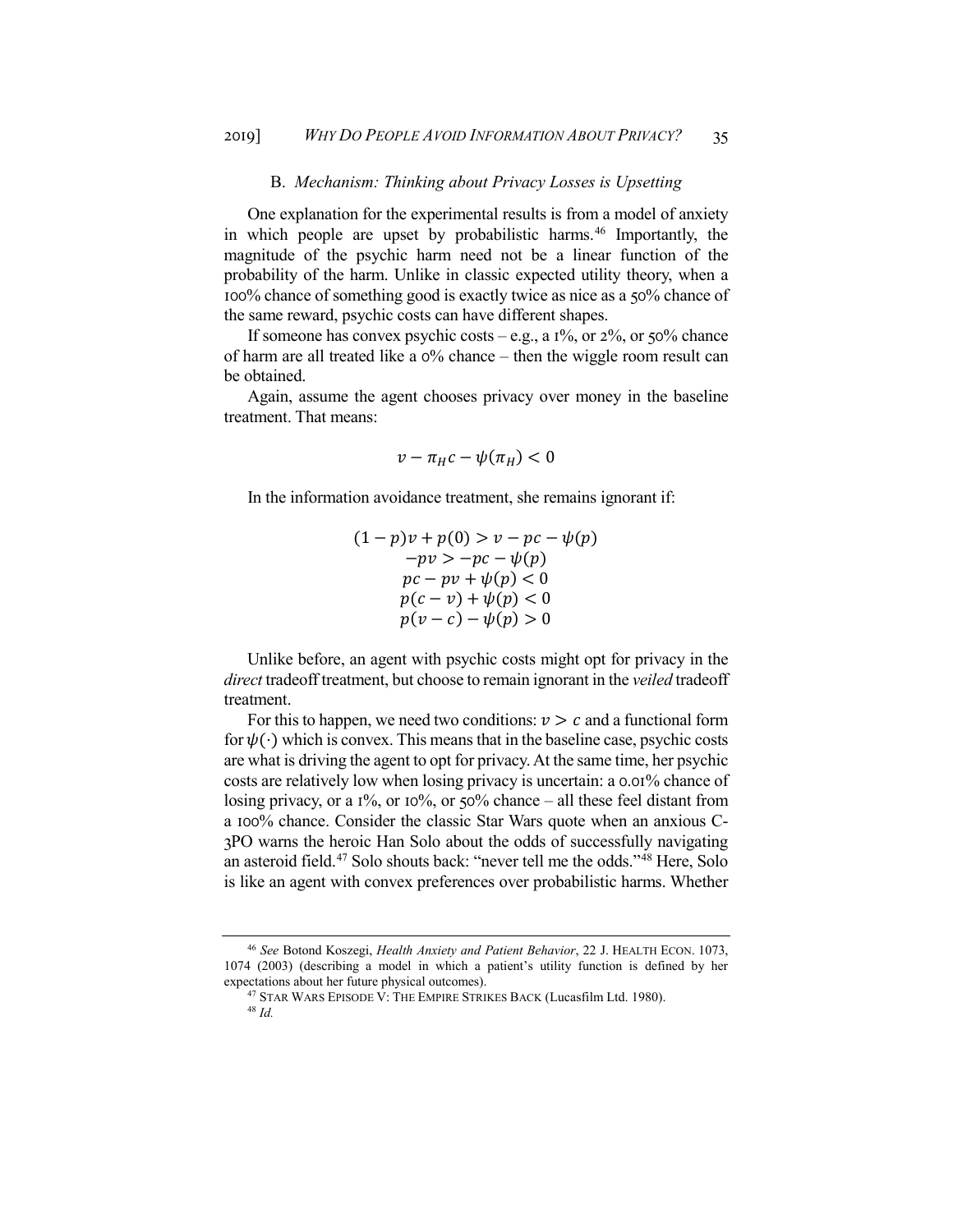the probability of crashing is 0.01 or 0.99, he needs to ignore the danger and treat all probabilities as if they are zero. He wants to remain ignorant.

## C. *Mechanism: Signaling*

Another explanation for the experimental result is signaling: people care about privacy, but they also care about *seeming* like they care about privacy.[49](#page-13-0)

This drives a wedge between the *direct* tradeoff group and the *veiled* tradeoff group, because members of the *veiled* tradeoff group can take the monetary bonus without explicitly sacrificing privacy. In the *direct* tradeoff group, taking the monetary payoff and rejecting privacy comes with a signaling cost of showing (either to herself or an observer) that the participant does not value privacy. In the *veiled* tradeoff group, meanwhile, taking the monetary payoff without looking at the privacy choices carries no such signaling cost.

In the model, this would mean that the psychic cost of losing privacy depends on how observable her choice is. The monetary value *v* is the same across groups, but in the *veiled* tradeoff, if the cost of knowingly losing privacy is *c*, then the cost of losing privacy without being aware of doing so is  $c_0 < c$ . Hence, some people who would choose to keep their privacy in the *direct* tradeoff treatment  $(c > v)$  would take the money and not click to reveal the privacy settings in the *veiled* tradeoff treatment  $(c > v > c_0)$ . If she gives up privacy without a (costless) veil, the psychic cost is imposed. If there is a veil, then the psychic cost is lower.

## D. *Mechanism: Psychic Choosing Costs*

Some scholars posit that the act of making a choice imposes costs.<sup>[50](#page-13-1)</sup> The *direct* tradeoff group faces a direct choice between money and privacy, which may be difficult if privacy costs are inchoate or hard to measure. The *veiled* tradeoff group, meanwhile, can opt out of a difficult choice by refusing to consider it. The veil, then, creates a treatment effect by letting people avoid choosing costs.

In the model, this works like signaling in reverse. People in the *direct* tradeoff group face a psychic cost of losing privacy (due to the difficulty of making the choice). If they give away their privacy, they lose cost *c*, but the

<span id="page-13-0"></span><sup>49</sup> Zachary Grossman & Joel J. van der Weele, *Self-Image and Willful Ignorance in Social Decisions,* 15 J. EUR. ECON. ASS'N 173, 176 (2017) (concluding that endogenous signaling is one driver of behavior in social situations).

<span id="page-13-1"></span><sup>50</sup> Cass Sunstein, *Choosing Not to Choose*, 64 DUKE L.J. 1, 40 (2014) (noting that active choice imposes a large burden on the chooser, unlike passive acceptance of a default).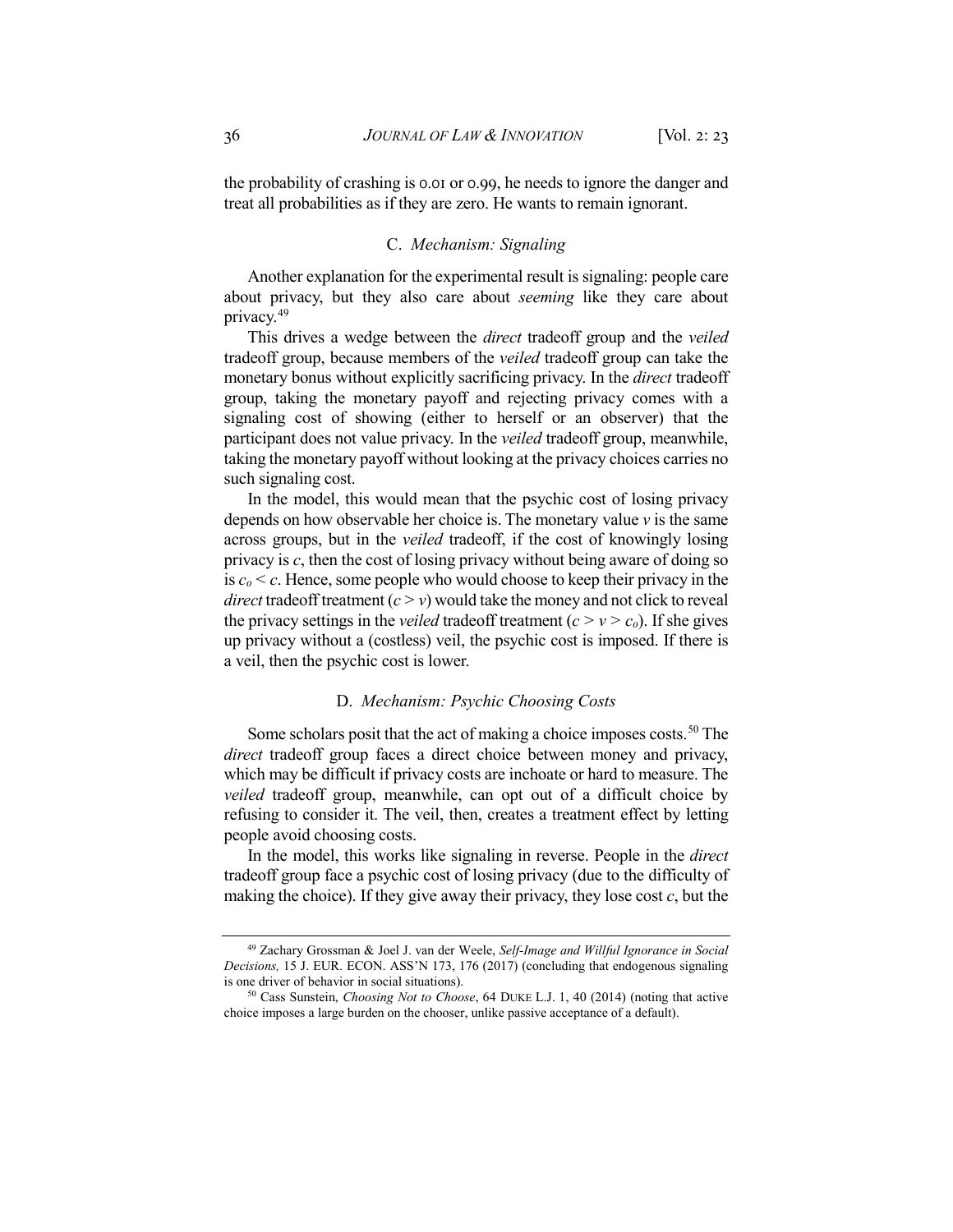act of choosing imposes a psychic calculation cost *cchoose*. People in the *veiled* tradeoff group, meanwhile, face no such cost unless they click to reveal the privacy settings. The result is that there exist participants who opt to remain anonymous in a control group setting but refuse to unveil – and then give up their privacy – in a treatment group setting. That is,  $c > v$ , so they choose privacy in the *direct* tradeoff treatment, but *cchoose* is large enough that it is not worth clicking to reveal the privacy settings and choosing to remain anonymous.

#### E. *Mechanism: All of the Above*

None of the explanations above are mutually exclusive. They may also be operative, to different degrees in different people. They may interact, so that cases with high choosing costs are also ones where signaling is more powerful. The interactions themselves may differ across people. Hence, the treatment effect might occur for one participant because she finds it unsavory to think about privacy losses, she has a hard time choosing, *and*  she really only cares about *seeming* like she cares about privacy. For another participant, the treatment effect might hold because she actually does care about privacy but hates thinking about it, so she does not click to reveal in the *veiled* tradeoff treatment. A different participant might actually want to seem like she is *not* worried about privacy, but also has a hard time making tradeoffs between privacy and money, so the mechanisms would work in opposite directions.

In short, while the existence of a treatment effect from the wiggle room experimental design has been demonstrated for privacy decisions, many mechanisms might be at play. The remainder of this paper turns to exploring these mechanisms with an additional experimental treatment.

# III. EXPERIMENTAL DESIGN AND EMPIRICAL APPROACH

304 participants were recruited on Amazon Mechanical Turk to take a short survey about health and financial status. All participants were informed that before doing the survey, they would make decisions about the size of a bonus payment, to be received upon completion, and the privacy settings of the survey.<sup>[51](#page-14-0)</sup> The experiment was conducted on January 7, 2019. The sample of participants was limited to those in the United States.

Research increasingly suggests that, for the purpose of social science experiments, Mechanical Turk users are a reliable sample. One might be

<span id="page-14-0"></span> $51$  The median wage in the study was \$15.33 (based on a median payment of \$1.02 for a median completion of 3:59 seconds).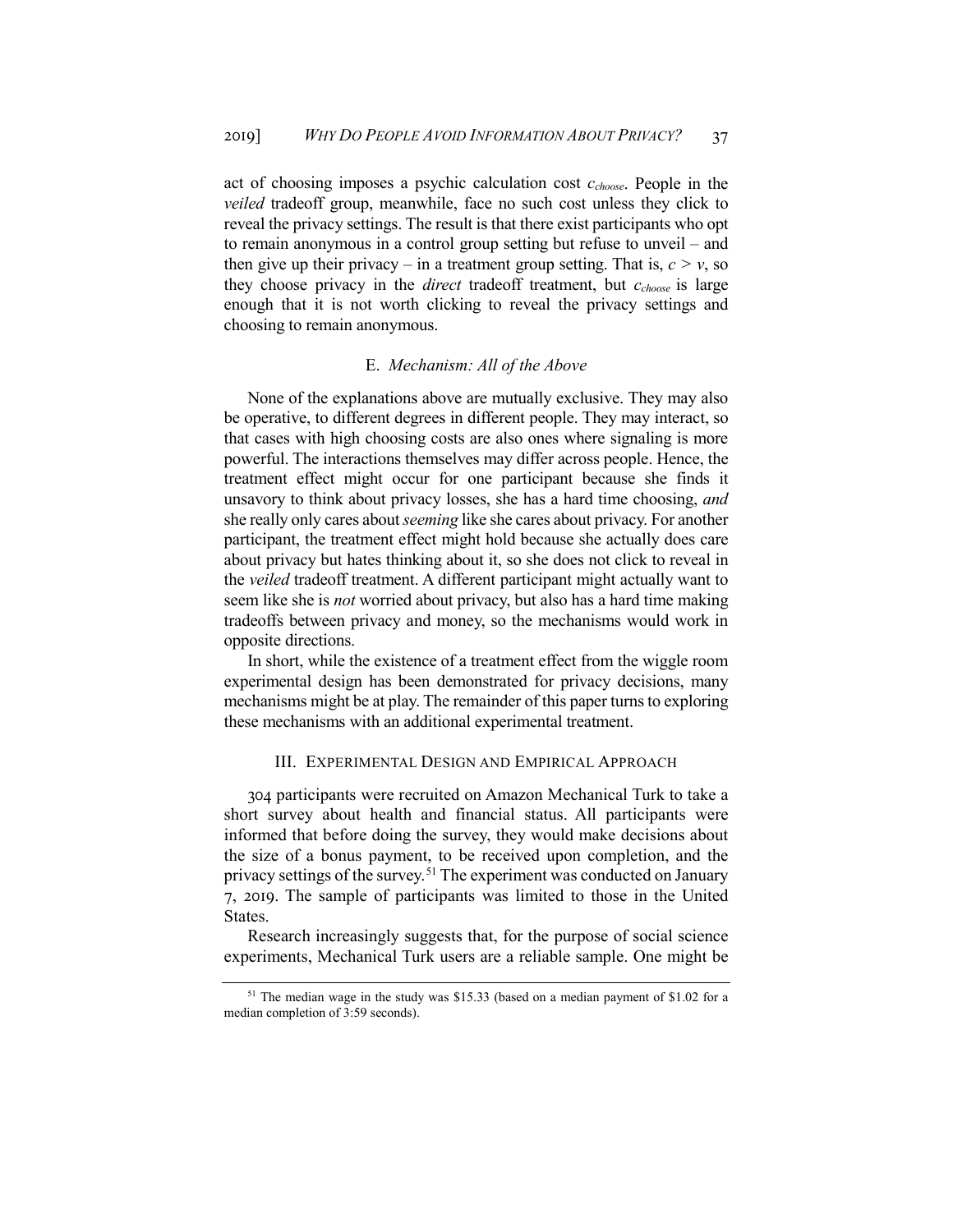concerned about how findings in this population translate to others. Because the setting is Mechanical Turk, one can assume that the sample is quite computer literate and also is comfortable completing short (mundane) tasks for a low wage. However, research suggests that these external validity issues are not of first-order importance. Irvine (2018) replicates three experiments using in-person labs, national online platforms, and Mechanical Turk, and finds that the results are constant across samples.<sup>[52](#page-15-0)</sup> Nonetheless, as with any experiment, the sample of participants is important to keep in mind when interpreting results.

After recruitment, the timeline of the experiment consists of three stages: instructions, privacy settings, and a survey.<sup>[53](#page-15-1)</sup> First, participants were shown an initial introductory screen giving an overview of their participation. Participants were told that they would take a survey, but while everyone would take the same exact survey, each participant would be given a choice between two privacy options. They could opt for high privacy, in which case their survey answers would be anonymous. Or, they could opt instead for low privacy, in which case they would click a "Log in with Facebook" button at the top of the survey. This meant that the survey-taker would see, in addition to the participants survey answers, her public Facebook profile (including profile picture, name, and gender) and her email address. Participants who chose low privacy would not be allowed to finish the survey until they logged in.

After the instructions stage, participants chose their privacy settings. After completing the privacy settings stage, participants completed the survey.

The privacy measure in the experiment – whether to share Facebook information – has three advantages: it is a real decision, it is a realistic one, and it is an important one. First, participants who give up their privacy in this experiment must actually give over their profile data, so the choice is not a hypothetical one. Nor is it a behavior that can be faked; unlike other privacy experiments, which measure privacy as a persons willingness to answer an intrusive question, a participant in this experiment cannot pretend to give up privacy without actually giving anything up.<sup>[54](#page-15-2)</sup> Second, the decision is a realistic one. The "Log in with Facebook" button is a

<span id="page-15-0"></span><sup>52</sup> *See* Krin Irvine et al., *Law and Psychology Grows Up, Goes Online, and Replicates*, 15 J. EMP. LEG. STUD. 320, 343-44 (2018) (demonstrating the key difference that Mechanical Turk users were significantly more attentive than other samples).

 $53$  For detailed study instructions, please email the author at [dsvirsky@uber.com.](mailto:dsvirsky@uber.com)

<span id="page-15-2"></span><span id="page-15-1"></span><sup>&</sup>lt;sup>54</sup> Even if participants have a fake account they can use -- Facebook works hard to limit such behavior, but is not always successful -- handing over a fake account involves some cost. Doing so means the experimenter can link a fake Facebook account to a Mechanical Turk account (and the answers in the survey), which makes the fake account less effective.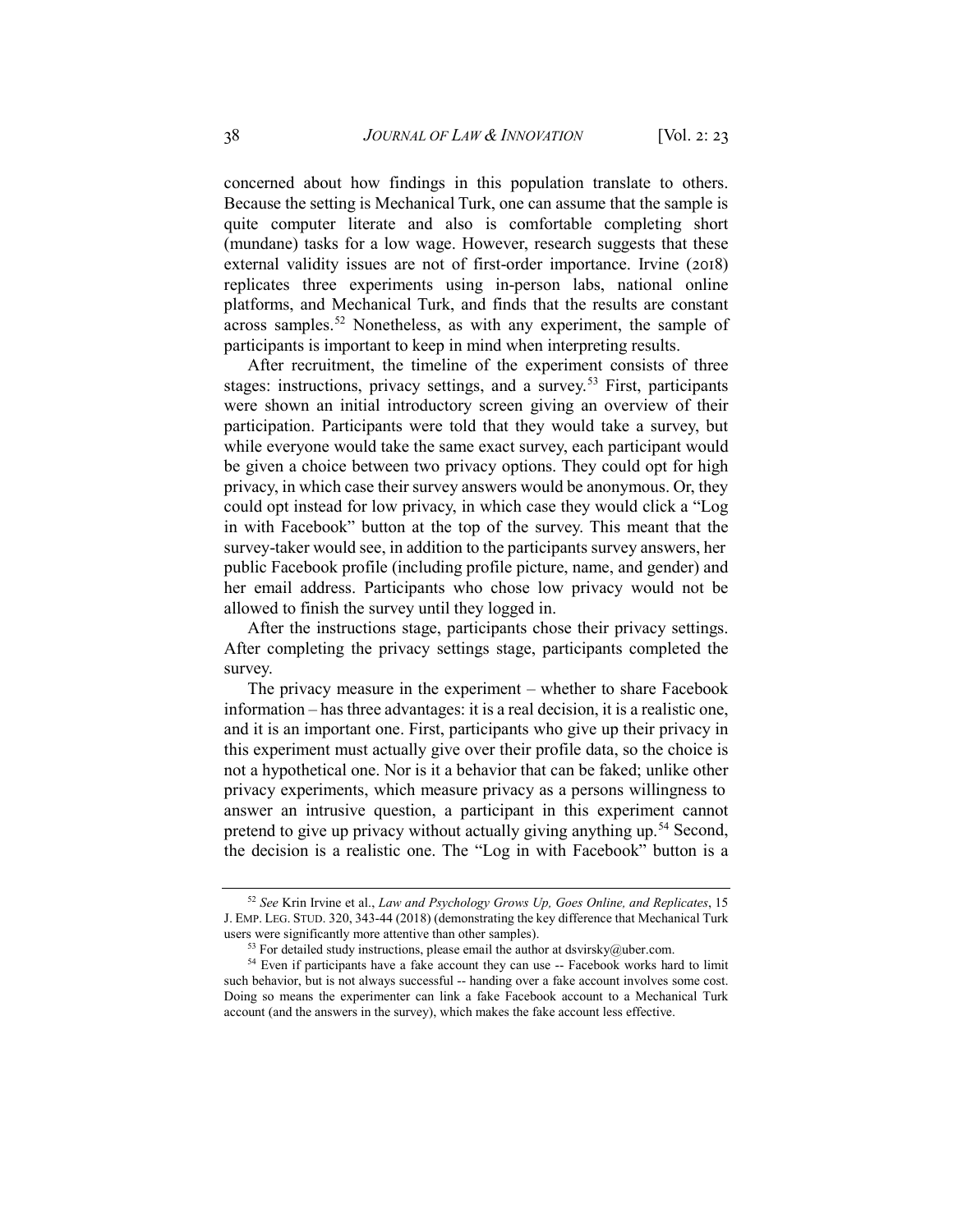ubiquitous part of the internet - many websites allow people to log in with their Facebook (or Google) account rather than with the website itself. Hence, it is a choice people routinely make: should I engage in online activity in a way that is linked to my Facebook profile or not? Third, the decision has important public policy implications, as suggested by the Cambridge Analytica scandal.<sup>[55](#page-16-0)</sup>

Each person was randomized into one of three treatments during the privacy settings stage: the *direct* tradeoff treatment, the *veiled* tradeoff treatment, and the *choice* tradeoff treatment. The exact format of the privacy choice made in each of the treatments can be seen in Figure 1 (*direct* tradeoff), Figure 2 (*veiled* tradeoff), and Figure 3 (*choice* tradeoff).<sup>[56](#page-16-1)</sup>



**Figure 1**: In the *direct* tradeoff group, participants are aware that they are choosing between privacy and money, as both settings are visible by default.

<span id="page-16-0"></span><sup>&</sup>lt;sup>55</sup> The privacy measure is less ecologically valid in the sense that it is about sharing data with a researcher, rather than a corporation or a government. It could be that people are more comfortable sharing data with an academic researcher than with Facebook or a police department. The opposite could also be true. In any case, this would cause all three experimental groups to change how they value privacy, but not impact them differentially. One interesting note is that in the Cambridge Analytica scandal, the malicious actors who harvested data posed as academic researchers.

<span id="page-16-1"></span><sup>56</sup> One contribution of this paper is replication. The first two groups – the *direct* and *veiled*  tradeoff groups – face a decision identical to that in Svirsky, *supra* note [3.](#page-1-3) That paper finds a treatment effect of information avoidance. This paper expands on that paper by adding a third treatment group and is also an opportunity to replicate and retest the initial findings, which is vital for the health of scholarly disciplines that rely on sound experimental findings. *See*, *e.g.*, Irvine et al., *supra* note 52.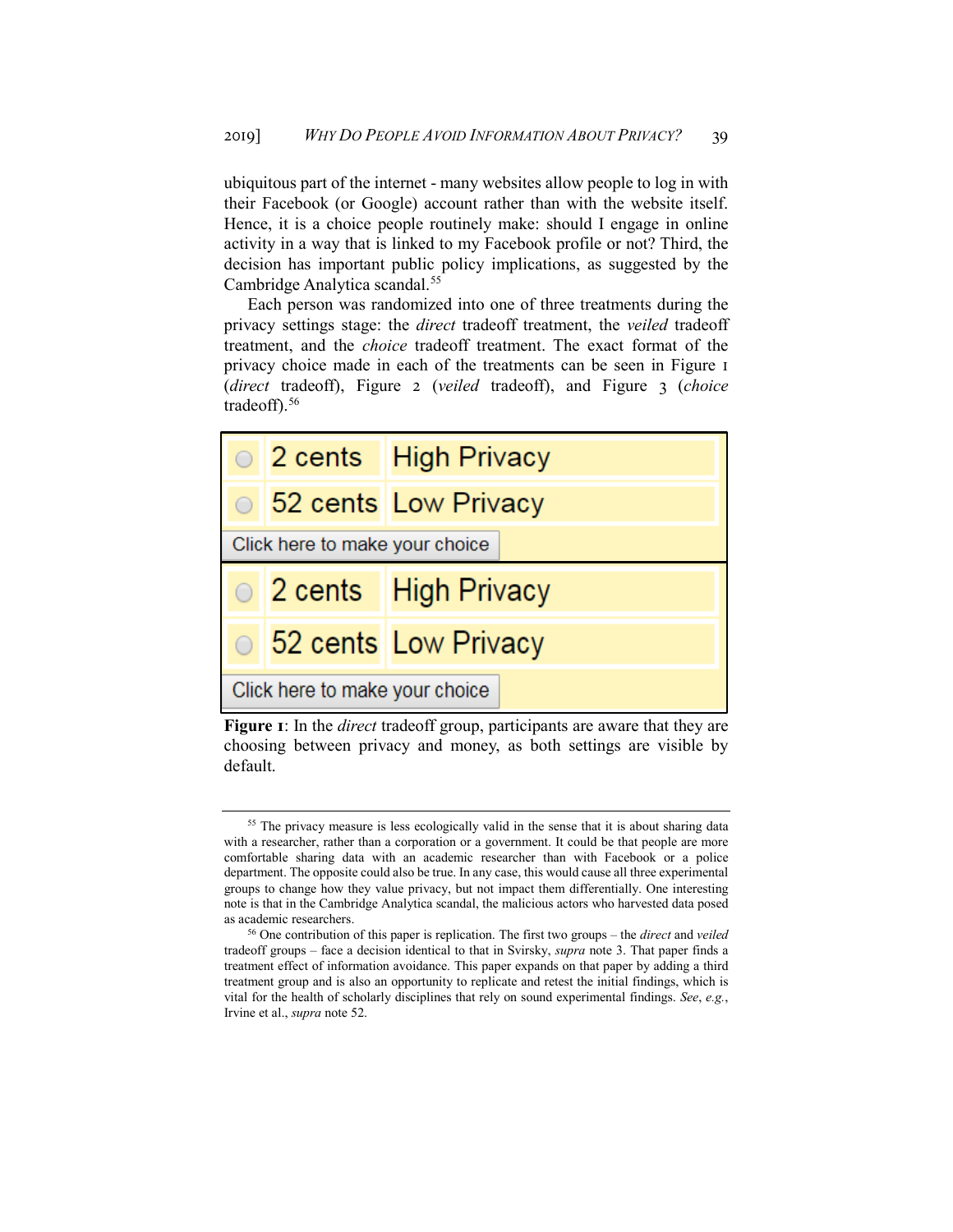|                                |                  | Click here to see the privacy settings |  |  |  |  |
|--------------------------------|------------------|----------------------------------------|--|--|--|--|
|                                | $\circ$ 2 cents  |                                        |  |  |  |  |
|                                | $\circ$ 52 cents |                                        |  |  |  |  |
| Click here to make your choice |                  |                                        |  |  |  |  |

**Figure 2**: In the *veiled* tradeoff group, participants choose between privacy and money. The privacy setting is hidden by default but can be revealed instantly and costlessly.



**Figure 3**: In the *choice* tradeoff group, participants choose between privacy and money. The privacy setting is visible by default but can be hidden (and randomized) instantly and costlessly.

In the *direct* tradeoff treatment, participants only made one decision: a direct choice between a 2-cent bonus and privacy option A or a 52-cent bonus and privacy option B. The privacy options were randomized so that half the time, participants faced a degenerate choice between { more money, more privacy } and { less money, less privacy }. The other half of the time, participants faced a true tradeoff between money and privacy.

In the *veiled* tradeoff treatment, participants faced the same decision as in the *direct* tradeoff treatment, but the privacy setting was initially hidden. Participants had to click to reveal the column describing the privacy settings, and there was a 50% chance that the higher money bonus would mean losing their anonymity.[57](#page-17-0)

In the *choice* tradeoff treatment, participants faced the same layout as in the *direct* tradeoff treatment, but they had the option of clicking a button to hide (and randomize) the privacy settings. Upon clicking, the privacy

<span id="page-17-0"></span> $57$  Note that for both groups, there was a 50% chance of facing a degenerate choice between { more money, more privacy } and { less money, less privacy }. These decisions cannot tell us about how much a person values privacy, so they are omitted from the main analyses below.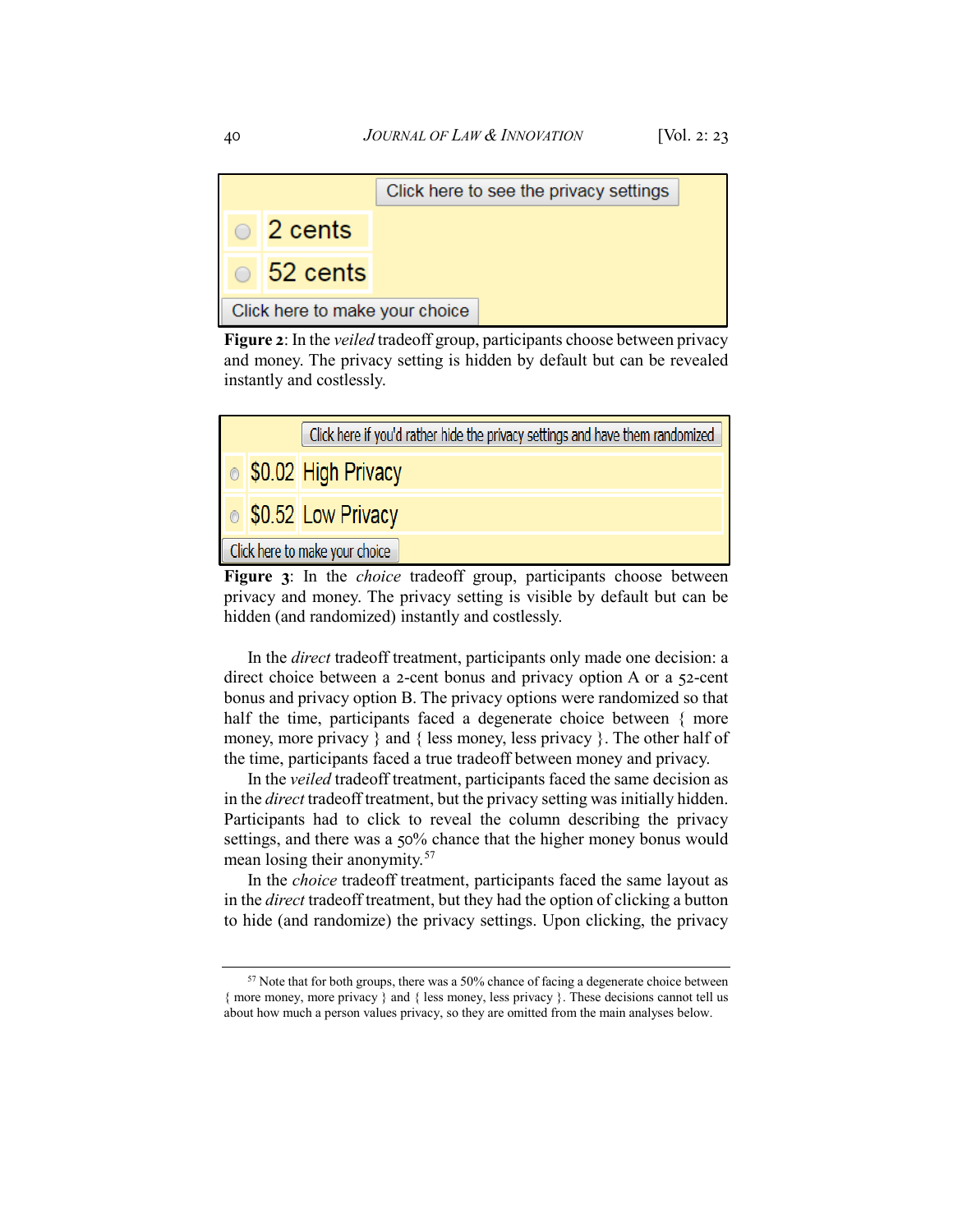settings were hidden, and participants faced the same layout (and choice set) as the participants in the *veiled* tradeoff treatment.

In sum, all participants faced the same choice, but depending on random assignment, they faced a different default layout. Some saw everything – money and privacy options – and had to choose directly. Some started off by seeing everything but through active choice could hide the privacy settings. Some started off with privacy settings hidden, and through active choice, could have revealed these settings. Hence, if clicking is costless, there should be no difference between the three groups.

After completing the privacy stage, all participants completed a ninequestion survey, shown in [Figure 4](#page-18-0). Five questions covered demographics, health, and financial topics. These questions asked about the persons age, the number of times they exercise in a week, the number of times they have attempted to diet in their life, their annual income, and their credit card debt. The survey also included two questions to check comprehension. One asked "How old were you when you were 10 years old?" with a dropdown menu with several options, including 10. Another directly asked "How carefully did you make your choices?" with three options: "Not carefully at all", "I thought about it a little", and "I was very careful". Two questions asked whether participants had a Facebook profile and how often they used Facebook. After submitting the survey, participants were finished.



<span id="page-18-0"></span>**Figure 4**: Screenshot of the survey that each participant completed. The "Log in With Facebook" button only appears if the participant opted to share her Facebook info. If she instead opted for anonymity, the button would not be included.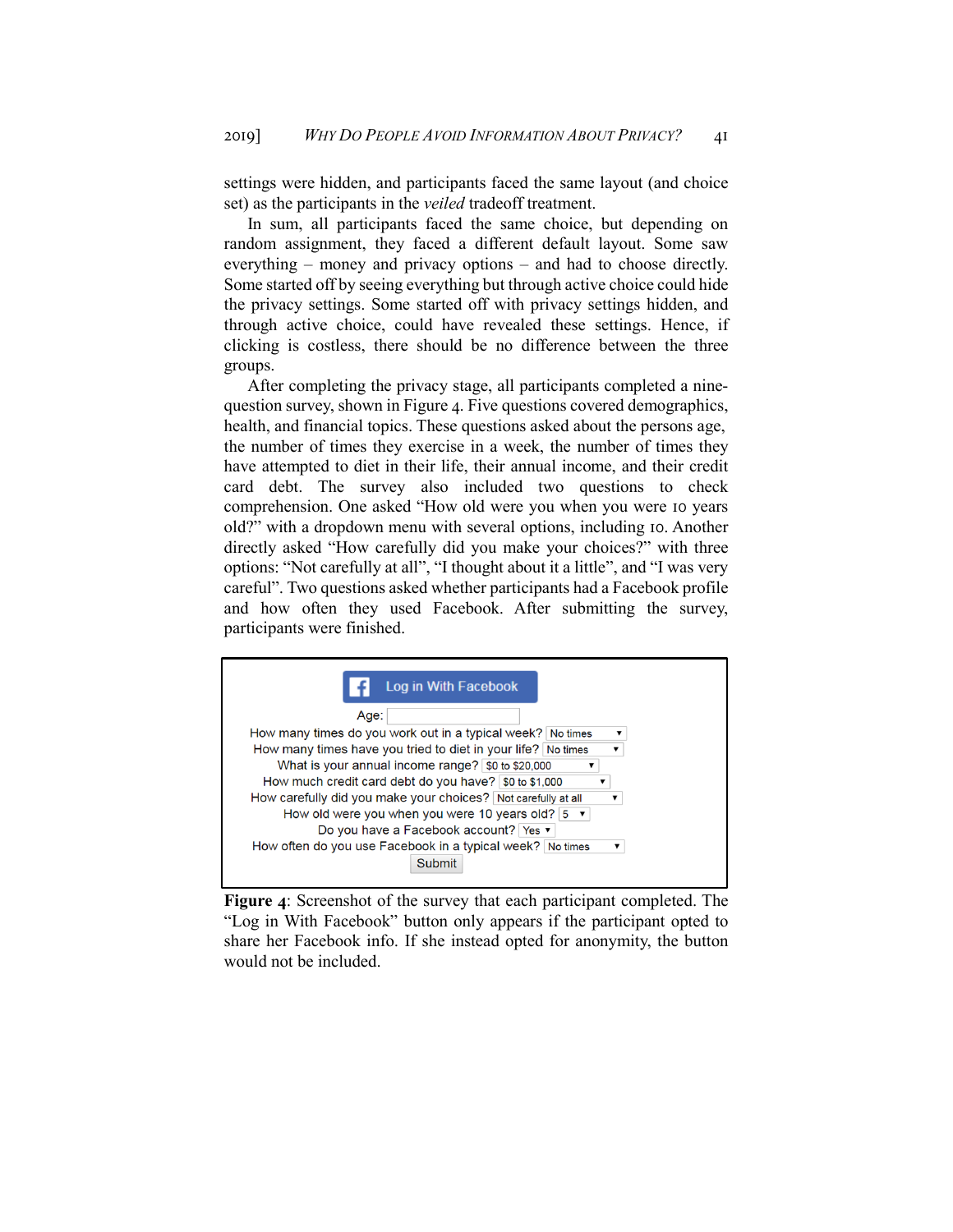The demographic questions were selected somewhat arbitrarily, since they were not the focus of the experiment. The goal was to find questions that were somewhat intrusive (that implicate some privacy concerns) without being offensive. The comprehension and Facebook questions help to interpret any results. If a participant does not have a Facebook account, it is hard to interpret her privacy choices. Similarly, if the treatment effect is driven by people who fail comprehension questions, or who use Facebook rarely, then this is informative in understanding what drove any treatment effect.

The user interface for the experiment was coded using HTML and Javascript, which ensured that the "reveal button" would work instantaneously -- without a page refresh. When a user clicked the reveal button, Javascript code changed the visibility setting of the hidden column from hidden to visible. The hidden column would therefore become visible immediately. The users choices and data were sent to a MySQL database using PHP code.<sup>[58](#page-19-0)</sup>

Even though the choice is essentially 50 cents vs privacy, it is more accurate to note that this is a 50-cent *bonus*. The participants are foregoing 50 cents, not actually giving away any of their pre-experimental wealth. There is extensive behavioral economics literature noting the distinction between losses and gains.<sup>59</sup> This point is broadly important but has little relevance here. Participants would be more likely to opt for money over privacy if the monetary change were a loss rather than a gain, but this would affect all three experimental groups equally.

## IV. RESULTS

The results are organized as follows: Section A gives summary statistics and balance checks, while Section B shows the primary findings – the average treatment effects as compared to how often each group chose to remain anonymous, as well as how often the *veiled* and *choice* tradeoff groups clicked to hide or reveal the privacy settings.

<span id="page-19-0"></span><sup>&</sup>lt;sup>58</sup> All code is available on request from the author and includes survey instructions, experimental module coding, and the raw data. Contact the author for the ZIP file: dsvirsky@hbs.edu.

<span id="page-19-1"></span><sup>59</sup> *See, e.g.*, Botond Koszegi & Matthew Rabin, *A Model of Reference-Dependent Preferences*, 121 Q. J. OF ECON 1133, 1134 (2006) (expounding on prospect theory as applied to consumer behavior).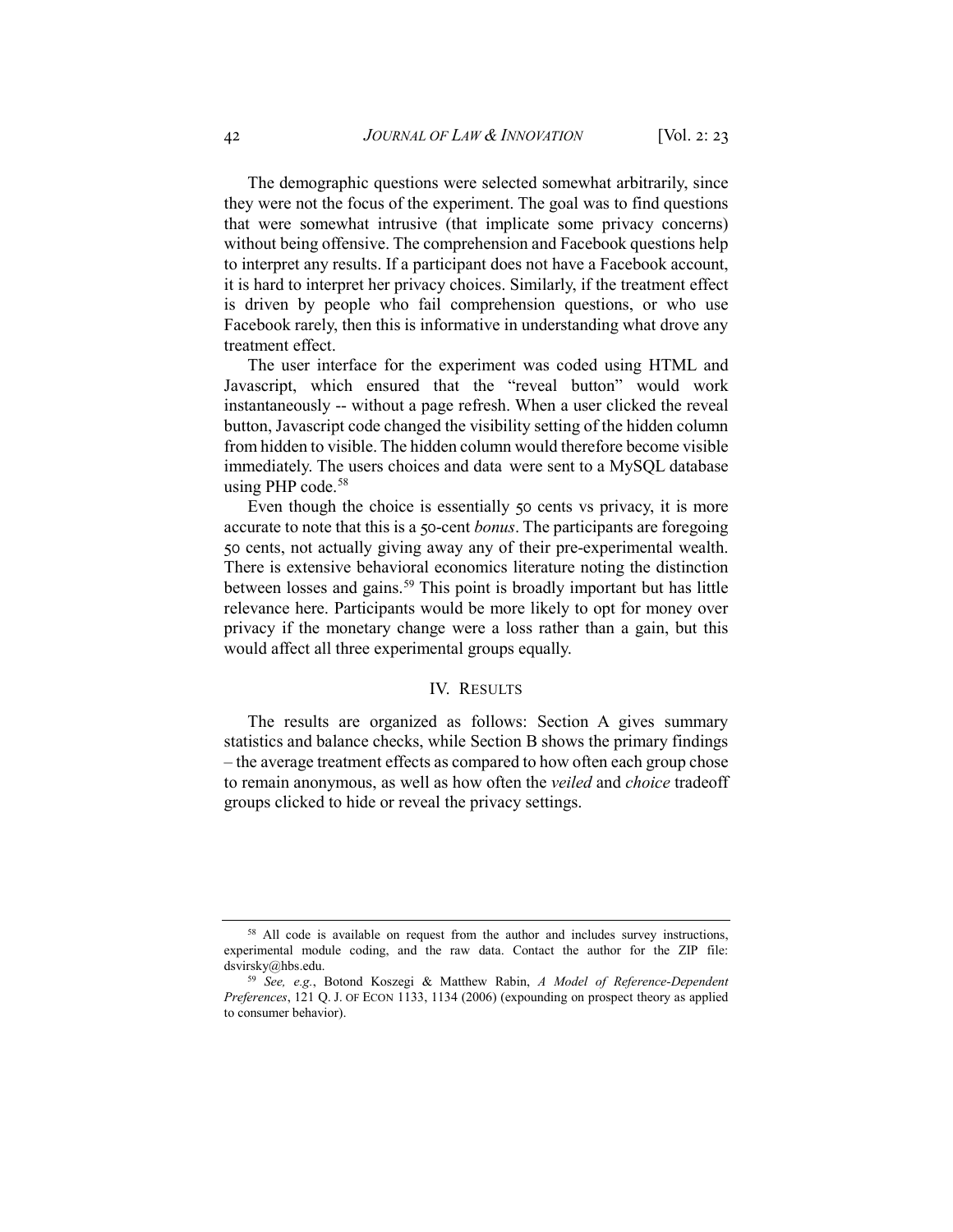### A. *Summary Statistics*

There were no systematic demographic differences between the treatment groups, as expected given the random assignment. Of note, 90% of participants reported having a Facebook account, and the median participant used Facebook three times per week.

|                                                  | Direct<br>Tradeoff<br>$(N = 108)$ | Veiled<br>Tradeoff<br>$(N = 109)$ | Choice<br>Tradeoff<br>$(N = 87)$ | $P -$<br>Value |
|--------------------------------------------------|-----------------------------------|-----------------------------------|----------------------------------|----------------|
| Age (years)                                      | 34.15<br>(10.24)                  | 33.4I<br>(9.112)                  | 34.82<br>(10.40)                 | 0.6I           |
| Diet Attempts in Lifetime<br>$(0 - 4)$           | 2.102<br>(1.646)                  | I.954<br>(1.512)                  | 2.517<br>(1.547)                 | 0.04           |
| Exercise Workouts in a<br>Typical Week $(0 - 4)$ | 2.213<br>(1.454)                  | 2.358<br>(1.385)                  | 2.276<br>(1.476)                 | 0.76           |
| Annual Income $(0 - 4)$                          | 1.519<br>(1.196)                  | 1.385<br>(1.053)                  | I.494<br>(1.160)                 | 0.66           |
| Credit Card Debt $(0 - 4)$                       | 0.815<br>(1.051)                  | 1.018<br>(1.097)                  | 0.839<br>(1.066)                 | 0.32           |
| Has Facebook $(0,I)$                             | 0.917<br>(0.278)                  | 0.890<br>(0.314)                  | 0.874<br>(0.334)                 | 0.61           |
| Weekly Facebook Use $(0 - 4)$                    | 2.49I<br>(1.568)                  | 2.54I<br>(1.549)                  | 2.793<br>(1.526)                 | 0.36           |

<span id="page-20-0"></span>**Table 1**: Summary statistics. Standard deviation reported in parenthesis. With the exception of age, which is reported in years, each variable is categorical. Hence, an answer of 1 for credit card debt corresponds to a range of \$1000 to \$2000 in debt.

## B. *Main Results: Average Treatment Effects*

Do either of the two treatments lead people to choose privacy more often? When given the option to hide or reveal information, do participants do so?

In all three treatments, participants faced the same choice: participants were offered 52 cents to share their Facebook data, or 2 cents to preserve their anonymity. The only difference was in the default information presented. Nonetheless, I find a significant impact on people's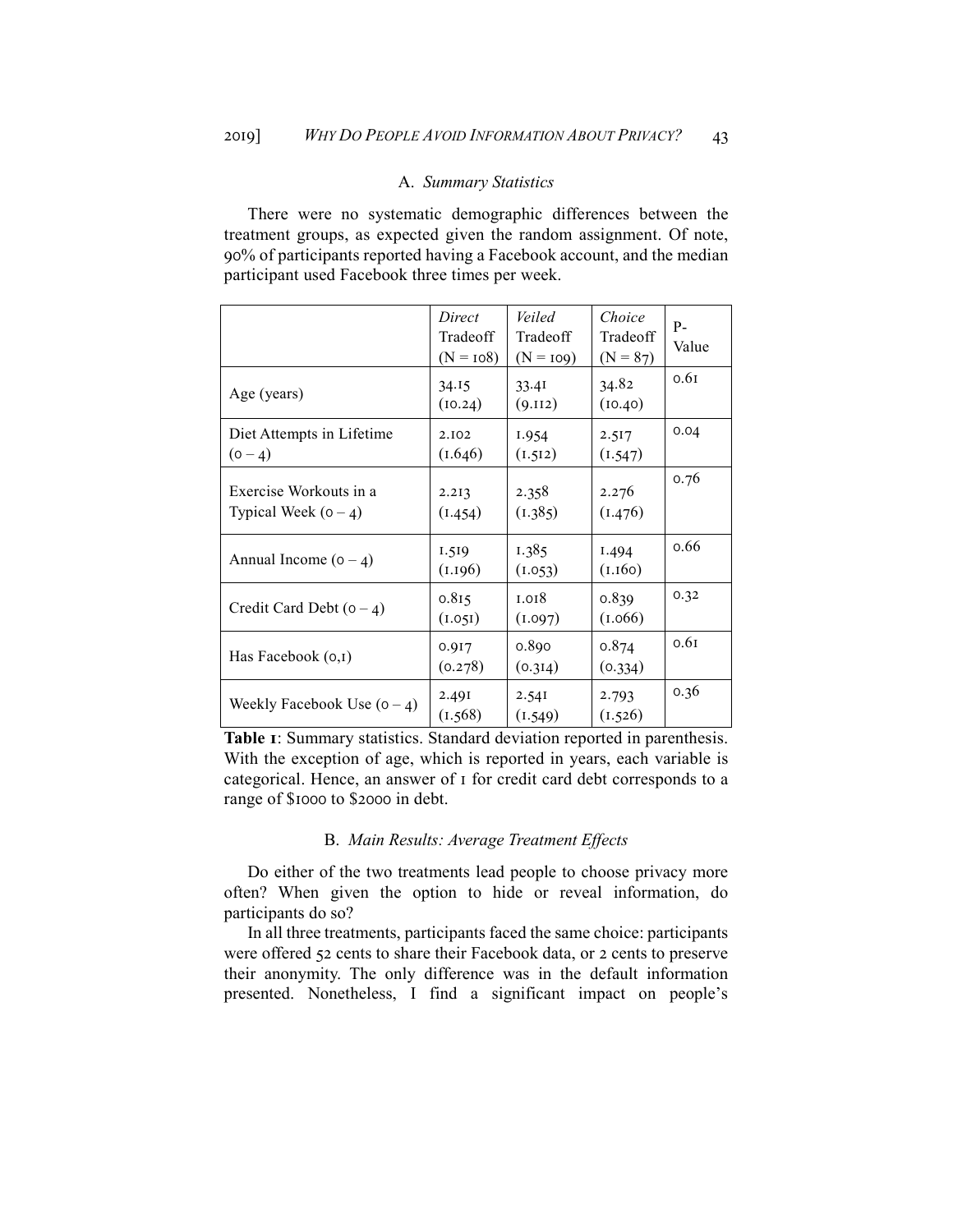willingness to sell their data. Roughly 70% of people in the *direct* tradeoff group opted to remain anonymous. In the *veiled* tradeoff group, only 40% remained anonymous. These numbers are almost identical to those found in Svirsky (2018).[60](#page-21-1) Meanwhile, however, participants in the *choice* tradeoff group – who saw both money and privacy settings but had the choice to hide the privacy settings – were halfway between the other groups. Roughly 56% of participants in the *choice* tradeoff group opted to remain anonymous: less than in the *direct* tradeoff group, but more than in the *veiled* tradeoff group. [Figure 5](#page-21-0) presents the results graphically. [Table 1](#page-20-0) shows the results of regression models where {ended up staying private} is the binary dependent variable, and there are indicator variables for the *veiled* and *choice* tradeoff groups. Each column presents a different sample, each one representing a robustness check.

<span id="page-21-0"></span>

**Figure 5**: This figure shows the proportion of participants who ended up remaining anonymous for 2 cents instead of sharing their Facebook profile for 52 cents, for the *direct* tradeoff group (N = 108), the *veiled*

<span id="page-21-1"></span><sup>60</sup> *See* Svirsky, *supra* note [3,](#page-1-3) at 1 (finding that online survey participants had to make the same choice whether to share their Facebook profile data with the survey taker in exchange for a higher payoff).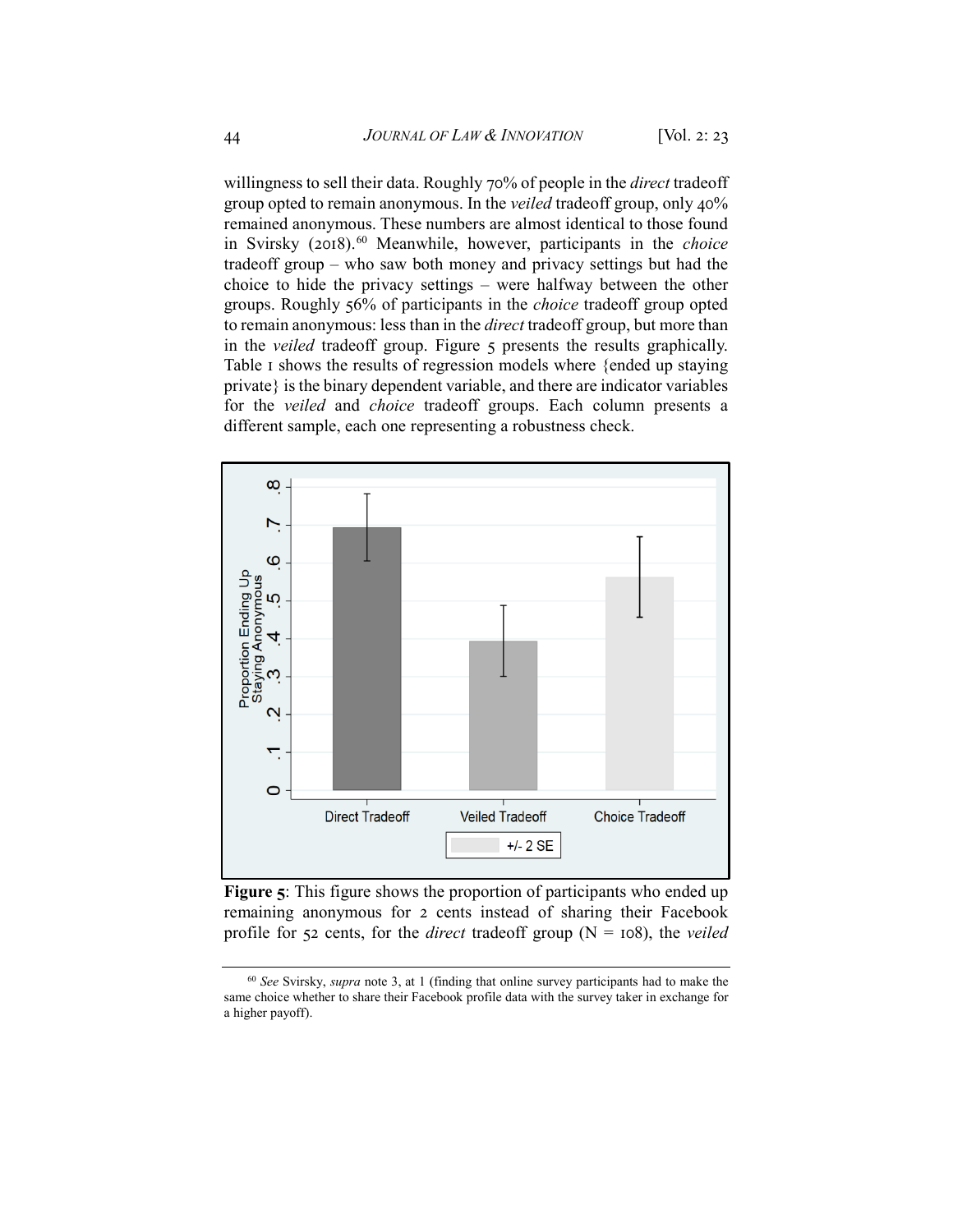tradeoff group ( $N = I09$ ), and the *choice* tradeoff group ( $N = 87$ ). These results exclude all participants who, by randomization, faced a degenerate tradeoff of 52 cents and high privacy vs 2 cents and low privacy. Therefore, for the *veiled* tradeoff group, anyone who chose the higher money option is counted as having chosen 50 cents over anonymity, regardless of whether they clicked to reveal the privacy setting before making their decision.

|                   | Entire<br>Sample | <b>Excludes People</b><br>Who Fail<br>Comprehension<br>Check | Excludes People<br>Who Did Not<br>Answer Carefully | Excludes<br>People w/o<br>a Facebook<br>account |
|-------------------|------------------|--------------------------------------------------------------|----------------------------------------------------|-------------------------------------------------|
| Veiled            | $-0.30***$       | $-0.29***$                                                   | $-0.29***$                                         | $-0.32***$                                      |
| Tradeoff          | (0.06)           | (0.07)                                                       | (0.07)                                             | (0.07)                                          |
| Choice            | $-0.13*$         | $-0.13*$                                                     | $-0.13*$                                           | $-0.13*$                                        |
| Tradeoff          | (0.07)           | (0.07)                                                       | (0.07)                                             | (0.07)                                          |
| Constant          | $0.69***$        | $0.71***$                                                    | $0.70***$                                          | $0.69***$                                       |
|                   | (0.05)           | (0.05)                                                       | (0.05)                                             | (0.05)                                          |
| N                 | 304              | 264                                                          | 294                                                | 272                                             |
| Adjusted<br>$R^2$ | 0.06             | 0.05                                                         | 0.06                                               | 0.07                                            |

**Table 2**: Regression models of average treatment effect. The dependent variable is a binary variable for whether the person ended up remaining anonymous. There are indicator variables for the *veiled* and *choice* tradeoff groups, so the constant represents the proportion of participants in the *direct* tradeoff group who ended up remaining anonymous. Each column uses a different subset of the sample in order to provide robustness checks. \*\*\*  $p < 0.001$ , \* < 0.10.

Participants in the *choice* tradeoff group by and large did *not* hide information about privacy. In the *choice* tradeoff group, only 9% of participants made an active choice to hide (and randomize) the privacy settings before making a choice. In the *veiled* tradeoff group, where privacy settings were hidden by default (but could be revealed), 45% of participants made a choice without seeing the privacy information. This difference in proportions is statistically significant (Fisher's Exact  $p <$ 0.001).